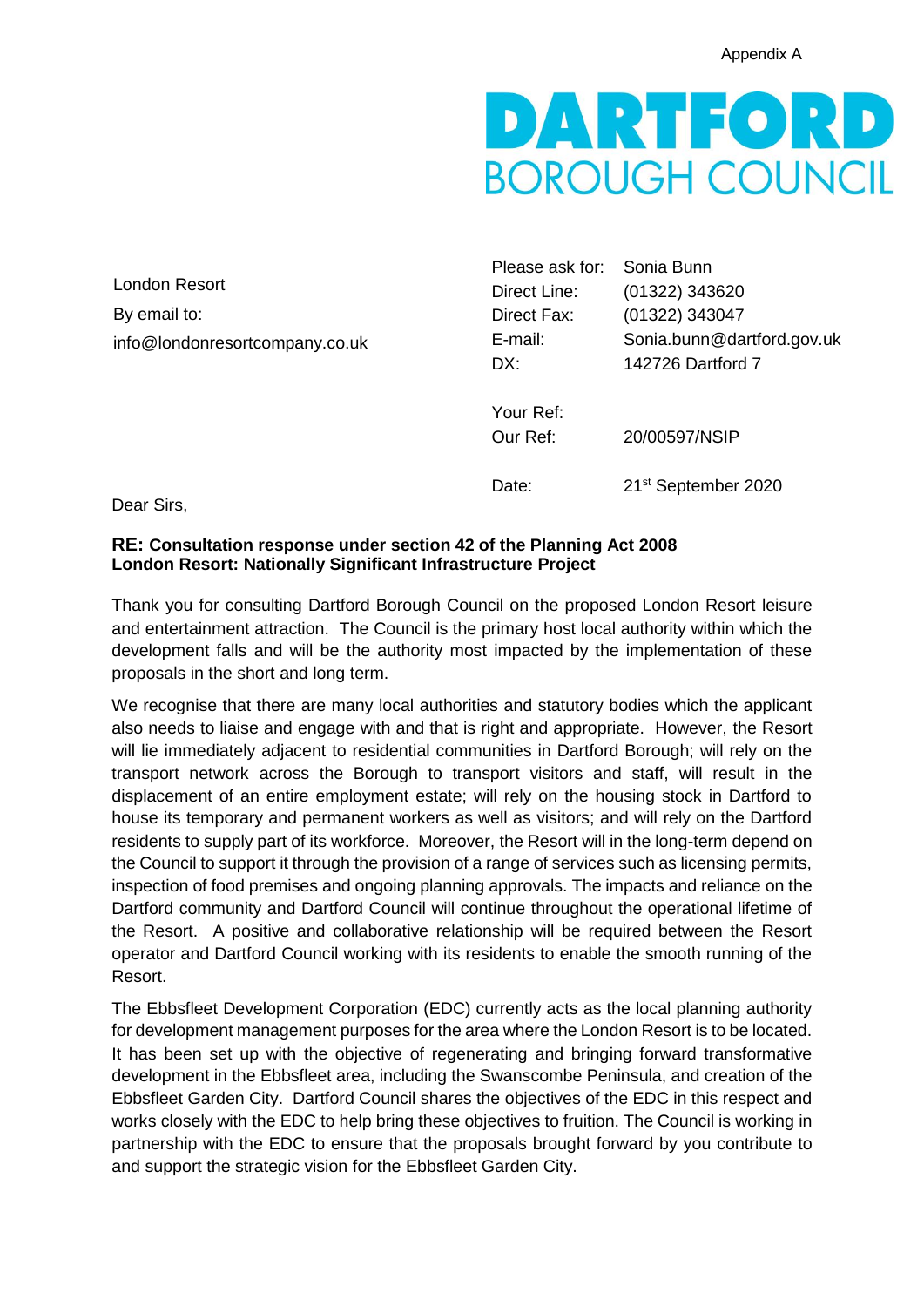The Council recognises that if the proposals are implemented, there is the potential for very significant benefits in terms of local employment opportunities and a boost to the local economy. However, these local benefits are not a foregone conclusion and may only materialise with the right mechanisms in place. Moreover, the proposals will inevitably give rise to wide-ranging and significant negative impacts, unless these are understood in advance and mitigations are put in place to address them.

To understand the scale of the proposals in the local context (which are not spelled out in all the thousands of pages of documents provided as part of the consultation) if the proposal is implemented, on a peak-day when the Resort is fully operational it is estimated that there could be over 90,000 visitors and staff on-site on any one day, many of whom would be travelling to and from the Resort along the Borough's transport network. This will dwarf the total population of the Borough which currently stands at 113,000. The London Resort will, therefore, dominate Dartford Borough in terms of people movement and activity. The Council is committed to ensuring that it is fully engaged in the development of the proposals and is able to help shape them so that the benefits of the development can be locally reaped and the not insignificant impacts which will inevitably arise can be appropriately mitigated.

However, given the lack of commitment from the applicant to date in funding consultants to assist the Council in engaging with the proposal, together with the compressed timetable set out by the applicant, with multiple strands of work taking place concurrently, the necessary collaborative engagement has not taken place. It is hoped that the applicant will take the opportunity to put this right before submission of the DCO to the Planning Inspectorate.

It is, of course, the applicant's responsibility to ensure that the proposal submitted to the Planning Inspectorate is sufficiently developed and that a full and relevant Environmental Impact Assessment (EIA) has been carried out However, in its role as the host authority, Dartford Council will be required to advise the Planning Inspectorate on the local impacts of the scheme through its Local Impact Report. It is expected that it would draw on the EIA to come to its conclusions. However, the Preliminary Environmental Information Report (PEIR), which is the precursor to the EIA, provides much data but little in the way of understanding of impacts on the local area. It is the view of the Council that much work still needs to be undertaken by you to reach a position where the assessment of the proposal is presented in a way which provides a full and robust understanding of its local impacts.

The Council does have some concerns, at present, about the adequacy of the consultation process, as so little detail has been provided of the proposal itself or how it might come forward and there has been no meaningful assessment of the likely impacts. It is difficult therefore for the Council to consider the proposal and there is certainly insufficient information in order to inform a Local Impact Report or Statement of Common Ground. It is difficult to see how the consultation details therefore meet the objectives of the Nationally Significant Infrastructure Project process which seeks to resolve issues prior to an application being submitted. The Council would therefore urge the applicant to develop the proposal and the mitigations proposed in more detail before an application is made to the Planning Inspectorate.

Only once the impacts are understood can a view be taken on whether it is possible to mitigate these and what form the mitigations should take. We are not yet at that point. It is suggested that the current programme for submission of the application is unrealistic. A longer time frame is needed to collaboratively work with the Council to fully understand the impacts of the proposal and consider the most appropriate means to mitigate these.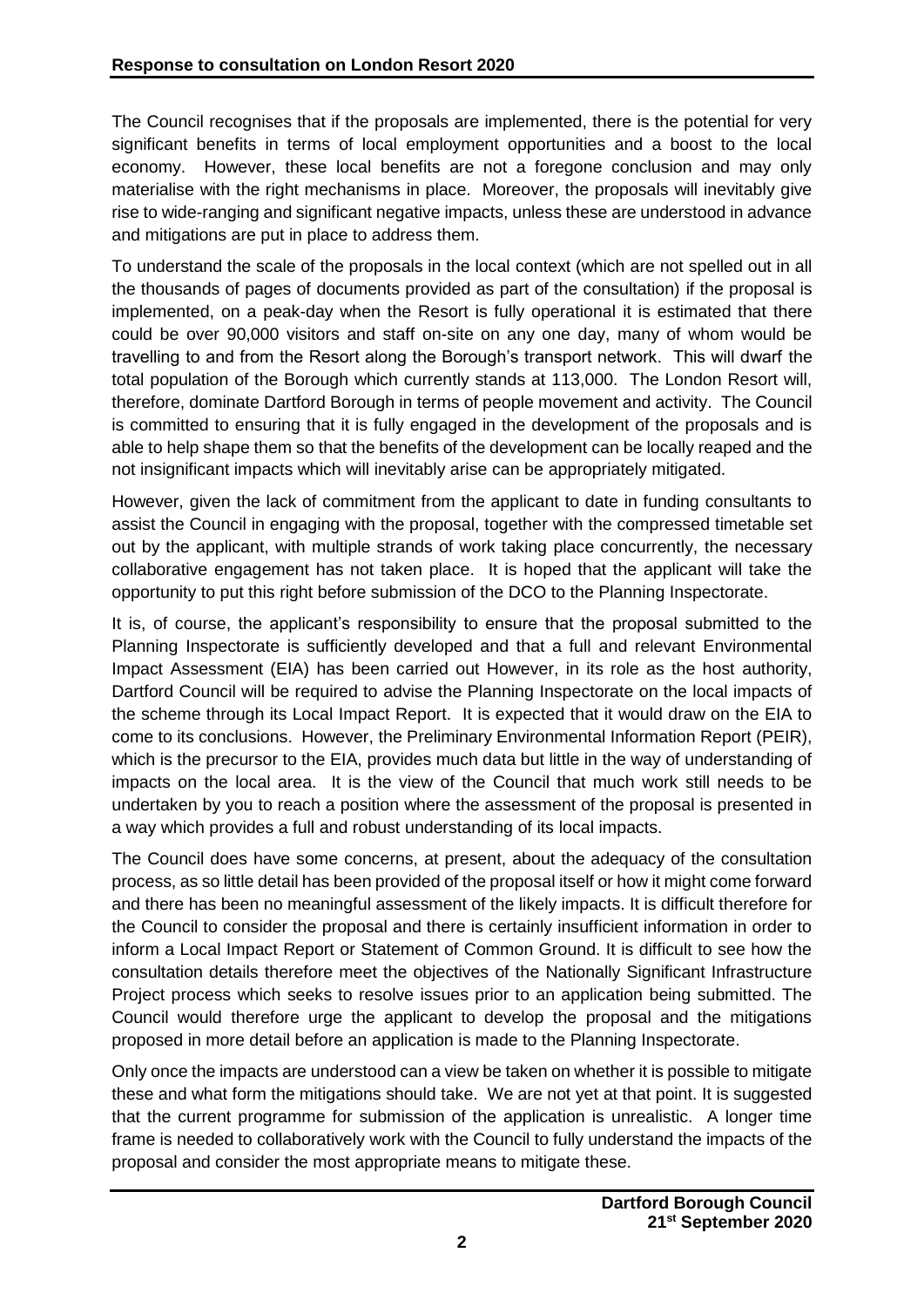Given the current paucity of relevant detail, analysis and assessment provided, the Council has not prepared a detailed review of the information since much of this is as yet poorlydeveloped or not relevant to a local understanding of the impacts. The Council has rather concentrated on the issues which cause initial concerns and which create risks for the Council and the Borough. In its current form, there are some serious and significant concerns and risks arising from the proposed development. It is hoped that a longer time frame in advance of submission will enable the parties to work together to arrive at an improved understanding of the impacts and appropriate mitigations. There are a couple of high level issues which should be noted. Firstly, the site, as noted above, lies within the Ebbsfleet Development Corporation area. There is a long-standing commitment from the relevant local planning authorities as well as Central Government for transformative development and regeneration of this area, now being taken forward as Ebbsfleet Garden City. Plans and delivery are well progressed and these are embedded in Dartford's Local Plan, contributing to its planned delivery of homes and jobs. It is encumbent on the Council to ensure that the delivery of its Local Housing Need requirement, as currently planned, is not jeopardised by the Resort proposals. Housing delivery within the EDC area forms a significant part of the Council's total requirement. There is no assessment within the documents provided of the potential impact of the Resort proposals on the delivery of homes, jobs and other supporting facilities within the wider EDC area. Secondly, Dartford is placed at a key transport node. You will be aware from the consultations on the proposals that transport, particularly rail capacity and the capacity of the surrounding local and strategic road network are key issues for Dartford residents, employees and businesses. Many aspects of the transport network, such as the North Kent Line and walking and cycling routes, have not been addressed at all in the documentation. Other aspects, such as the impact on the road network, are as yet in the early stages of assessment so currently do not provide an understanding of the impacts. These are matters on which the Council would wish to have full involvement.

Attached at Appendix A are the Council's comments based on the submitted Preliminary Environmental Information Report, the Draft Development Consent Order and the Draft Plans. As noted above, a formal review of the information provided has not been undertaken. The Council considers that there is still much work to be undertaken to provide a meaningful assessment of the proposed Resort impacts and that this is best undertaken in a collaborative and iterative way with you and your consultants working alongside the Council and its consultants. It is hoped that this can be facilitated by a commitment from you to the funding of consultants, so as to enable this work to be taken forward.

Additionally, an initial review of the Draft Development Consent Order (DCO) is provided at Appendix B. At this stage, the DCO can only be partial. Without an understanding of the impacts, appropriate mitigations cannot be identified. However, it is hoped this initial review can form a start to ongoing discussion.

Finally, at Appendix C, an initial identification of S106 heads of Terms is provided. Again, without understanding impacts, the S106 cannot be fully defined. However, again it is hoped this can be a starting point for discussions.

With respects to all three appendices and the comments contained within them, these are considered to be initial and preliminary, in the absence of a full understanding of the Resort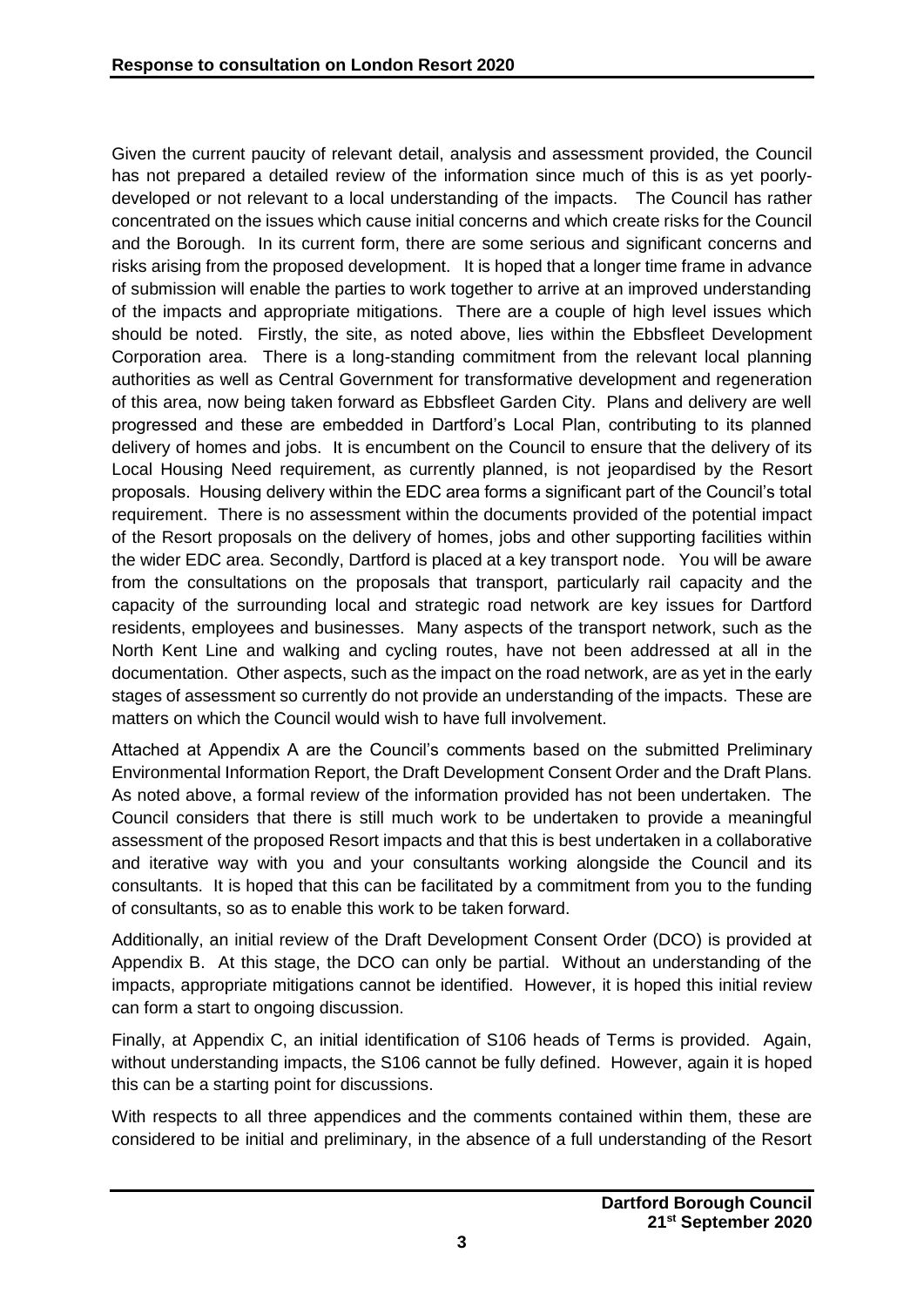proposals and their impacts. The Council reserves the right to add to or amend these as more information becomes available.

The Council acknowledges that the applicant has made significant progress in developing its business case and the internal operation of the London Resort. However, the Resort will not be an island. It sits within a very tight urban area with large-scale development proposals. There is much collaborative work still to be done to understand how the Resort will interact with its surrounding area and to ensure that they can co-exist in a mutually supportive way. It is hoped that this letter and its attachments make clear the importance that Dartford Council attaches to ensuring the local impacts of the London Resort are fully understood and appropriately responded to. We look forward to working with the applicant in a positive way on these matters.

Yours sincerely,

Teresa Ryszkowska

Head of Regeneration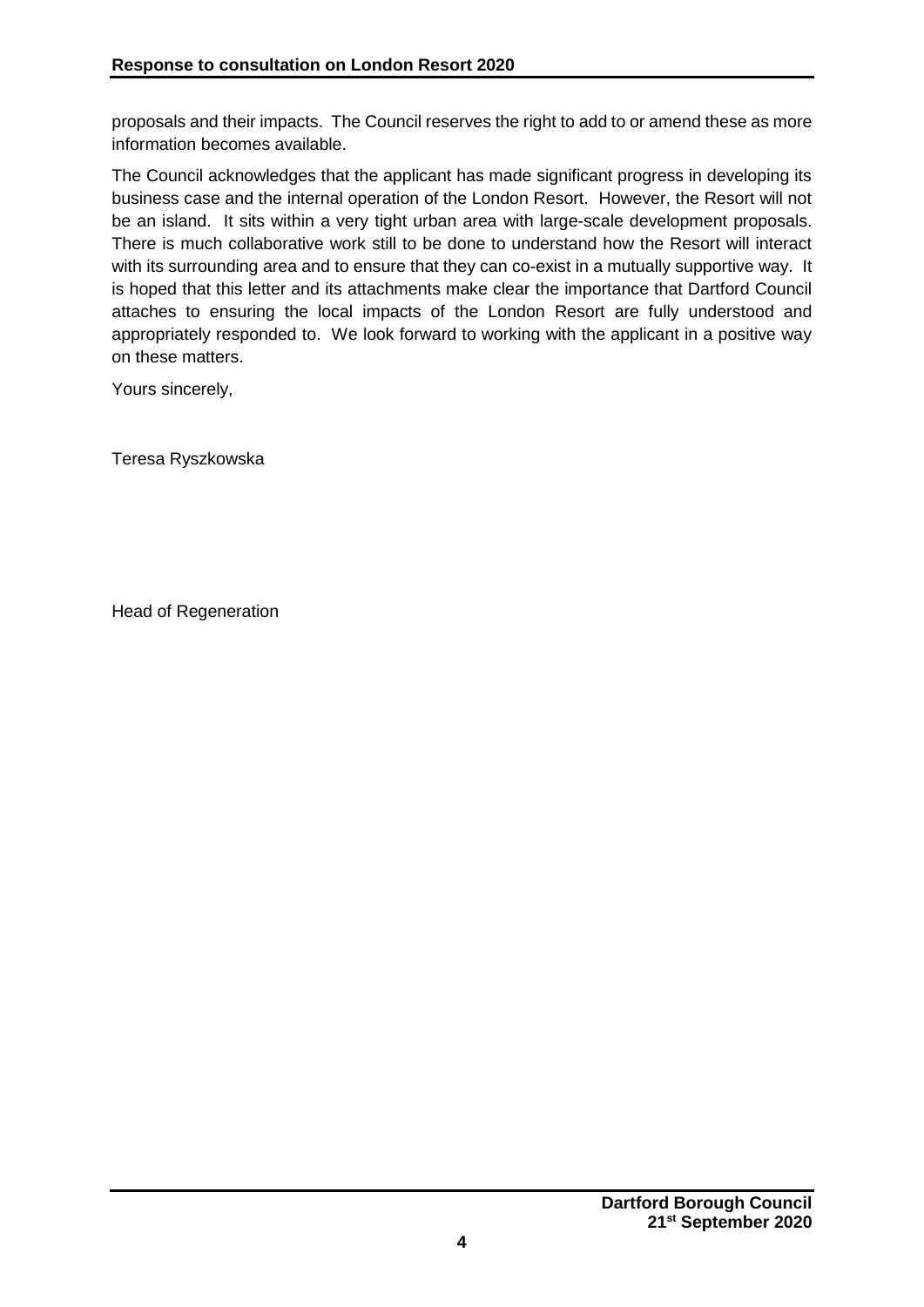#### **OVERVIEW**

#### *1. Clarity of proposals and impact*

The Council appreciates the complexity of the proposal but it is disappointing that there is a lack of clarity on proposals and assessments have not been supplied or completed.

It is also disappointing that the Preliminary Environmental Impact Report (PEIR) was completed prior to the Scoping Response from the Planning Inspectorate and therefore has not taken this into account or the comments raised by the Local Authorities. Some of these comments are repeated below as they have not been addressed in the PEIR.

The Council reserves the right to comment where the impacts are not clear or have not been assessed at all.

The lack of completeness of the environmental information in the PEIR, including baseline surveys, assessment and modelling makes it difficult for the Council to provide comprehensive comments on the proposed development; its impacts; and potential mitigation. It is also of some concern that the PEIR makes judgements and statements regarding impact without the benefit of survey work, modelling and assessment.

It is unclear as to what Gate 2 will comprise as the description for Works No. 2 in the draft Development Consent Order (DCO), which seems to align with the area noted as Gate 2, does not include "events spaces, themed rides, entertainment venues, theatres and cinemas" as set out for Works no 1. It seems to only include retail, dining and entertainment facilities and entertainment venues, all uses which have previously been advised to be outside of a "payline". Indeed there is no reference to any of these proposals being within a payline and no requirement in the DCO in this regard.

**RISK: The proposal could become an out of town retail and leisure centre which has different impacts to a "global entertainment resort". Potential adverse impact on town centres, Bluewater and district centres and potential to undermine mixed use proposals at Ebbsfleet Central which are likely to rely on retail and leisure uses at the core.** 

#### *2 Cumulative and identified development*

It is unclear how the development will impact on the delivery of Ebbsfleet Central which is identified for delivery of housing and employment within the Council's adopted Local Plan and emerging Local Plan.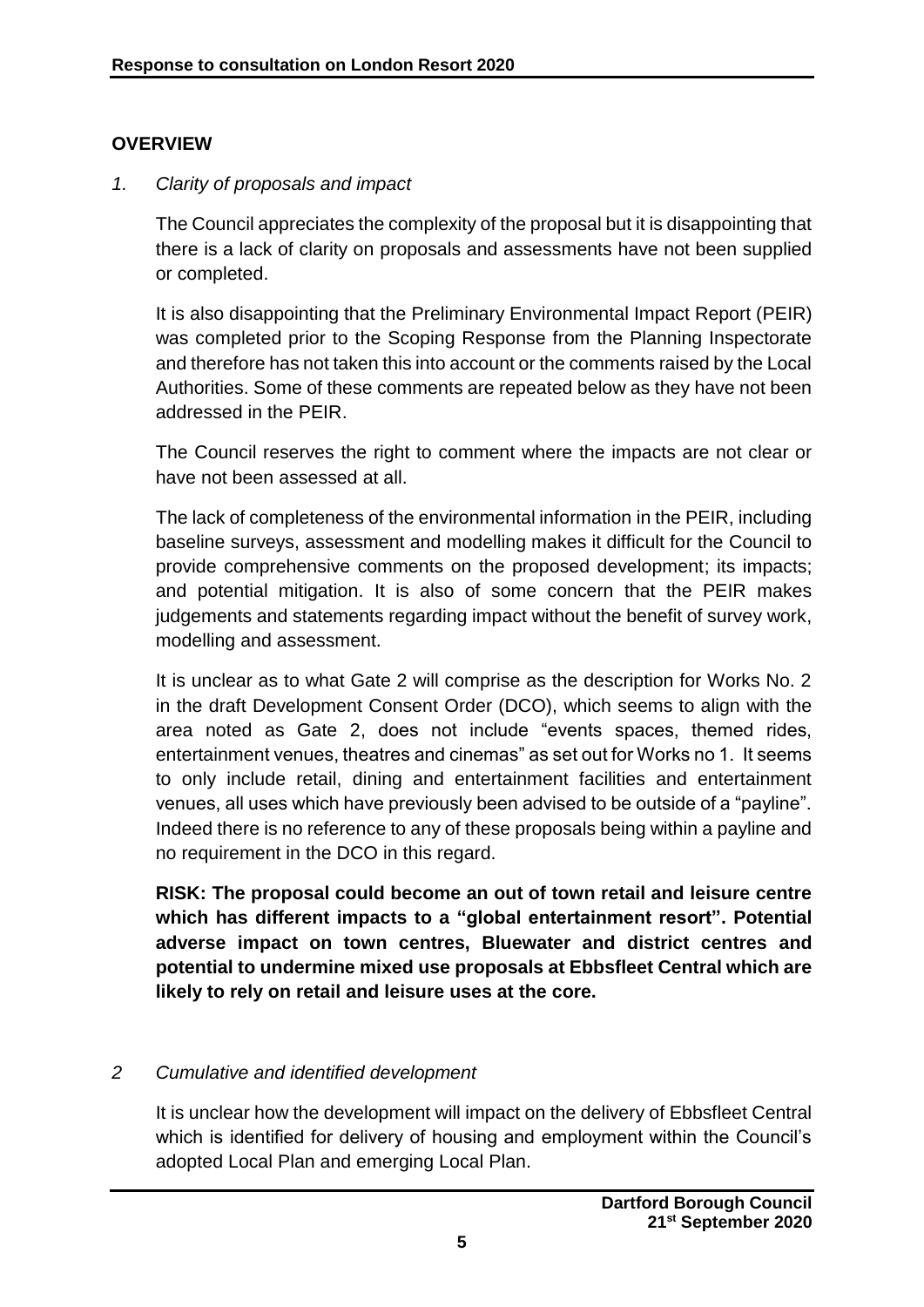Not only is the construction work for the Resort access road likely to blight and hinder delivery of this housing and employment but the DCO and Works plan indicate that much of the area identified in the Local Plan is proposed to be used for a multi-storey car park, surface car park or alterative car park in the DCO.

There is no assessment of these impacts within the PEIR and indeed the land use plan does not indicate this.

**RISK: Council cannot meet its housing and employment delivery targets, infrastructure is not delivered and development of the Ebbsfleet Garden City is undermined.**

# *3. Phasing*

There is no clear phasing or triggers for provision of different facilities, which is critical on a major development site of this complexity.

For instance, requirements that the road, people mover, riverboat access, car parking be complete and available for use before Gate 1 is open to the public.

Indeed the DCO does not set out any restrictions on how the development comes forward. At present the DCO allows any part of the development to come forward without Works No 1. E.g. the retail, dining and entertainment in Works no 2 could come forward in isolation.

The Council considers that this is unacceptable. The references to assessments in the Environmental Statement all assume Gate 1 comes forward first but the DCO requirements are limited and phasing has not been clearly set out in any document.

Requirement 2 of the draft DCO, setting out a simple time limit for implementation of the proposal of 5 years is unacceptable for a development of this scale and complexity in the Council's opinion. The time limit condition should set time limits for the implementation of each phase of the development, as would usually be the case with a major outline planning permission. This is necessary, in order to ensure that the development is not implemented by a small "Works package" and then remains an extant permission for many years but without any work coming forward, thus blighting the area.

**RISK: The entertainment attraction will not be delivered in full or as suggested. The development could be implemented and then cease and yet the permission would be extant. A number of risks ensue, for example an-out-of-town retail/leisure complex being developed in isolation, resulting in competition to existing centres, or development of the staff housing in isolation. The large area covered by the Consent could become blighted, unmanaged and undeveloped for a number of years**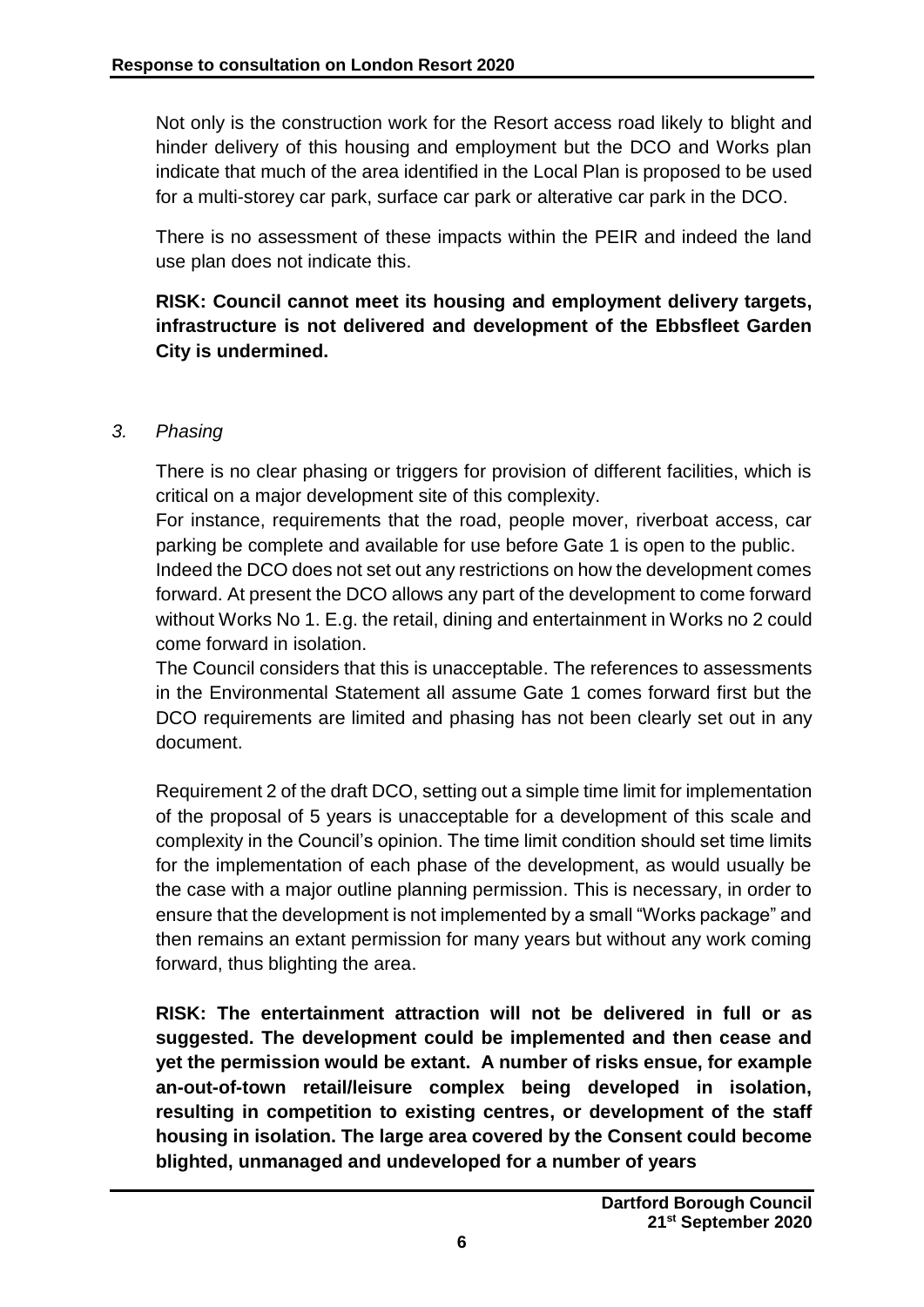#### *4. Input into design and layout*

Over the years of gestation of this project, technical consultees and the Council have warned that the development has been "fixed" without the assessments being completed and without meaningful discussions with consultees feeding into the option choices. The concerns raised previously that there would be no ability to influence the design in order to reduce impacts now appears to be borne out. Although it is noted that the proposals provide very little detail on land uses and detailed design and this is still to be developed. However, the Council is concerned that the DCO also contains little ability for the local planning authorities to approve detailed design for many of the proposals. Requirement 4 of the DCO only allows for detailed design of Works 1 and 2 to be agreed.

This omits a number of significant work packages. For instance Works nos 14b and 14d are directly adjacent to residential uses (albeit at a different level). The services and infrastructure buildings covered by these Works numbers is very broad and could have a significant impact on adjacent properties. The Parameters plans consist of height plans showing heights above AOD but as plans of existing levels do not appear to have been provided it is difficult for the Council to consider the impact on adjacent uses and the appearance of the area, particularly given the varied topography in the area.

There are significant issues within the Kent project site that require detailed design to ensure adequate mitigation, for instance the road design across the Bakers Pit SSSI, the Scheduled Monument and Northfleet landfill. As well as how the road will integrate with Ebbsfleet International Station and the proposed development in the area. Yet there appear to be less detailed plans of the proposed Resort road and junction arrangements than submitted in 2015.

**RISK: Detrimental impact on neighbouring residents and character and appearance of the area as well as prejudicing future development and protected heritage assets.**

# *5. Construction Programme*

The Council has some concerns about the reality of the construction programme and the delivery of appropriate mitigation - for example: habitat creation and archaeological evaluation - prior to work starting on the site.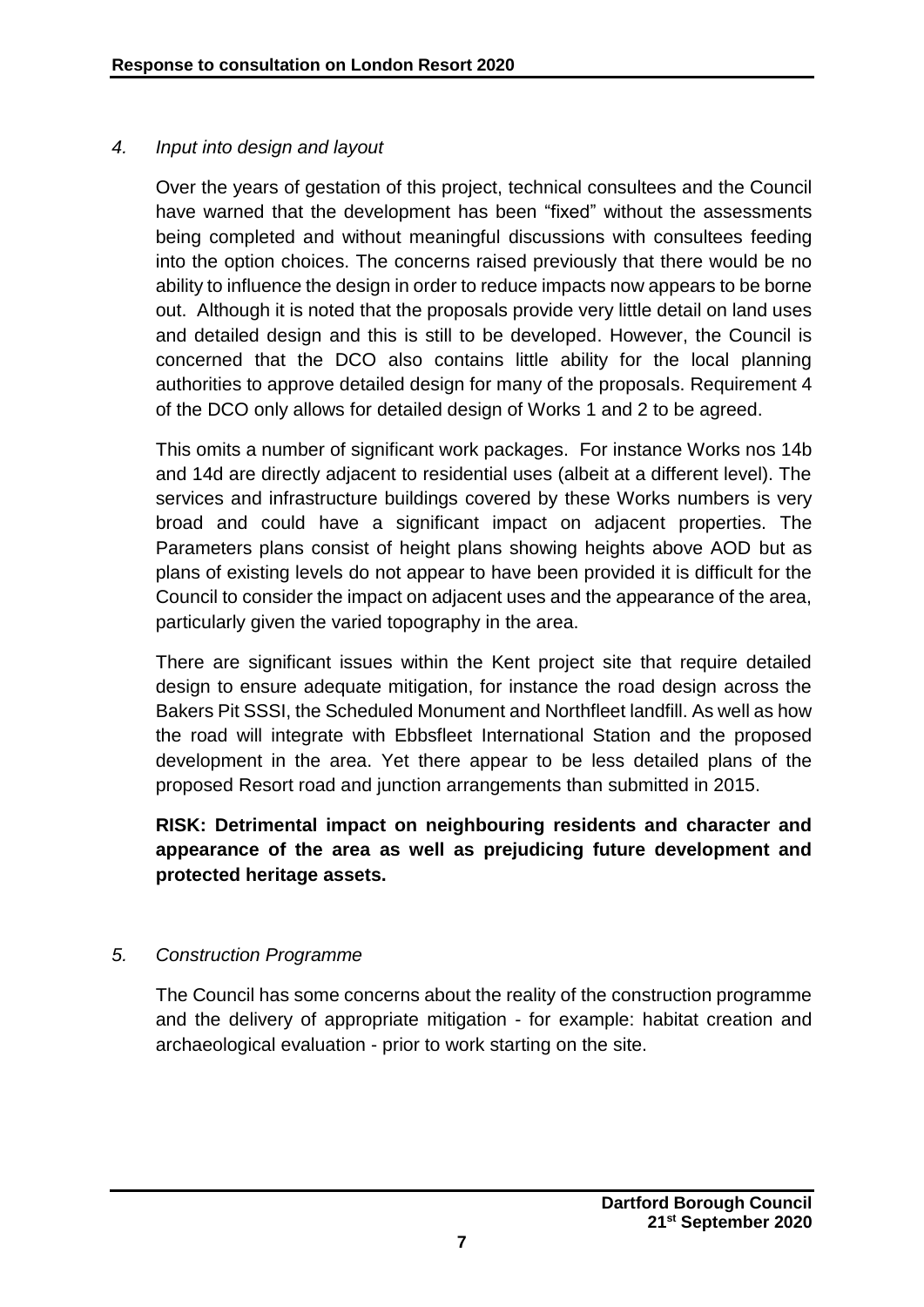# **PRELIMINARY ENVIRONMENTAL INFORMATION REPORT (PEIR)**

The Council acknowledges that the PEIR is a preliminary report on the environmental information but given the absence of much of the baseline surveys, assessments and modelling, it does not contain sufficient depth of information on which the Council can confidently make any judgement with regard to the detailed design and mitigation of the proposal.

#### **Chapter 7: Land use and Socio-economic effects**

The Council would request that full consideration is given to the character, nature and use of the associated development, as these will have different socio-economic impacts to the venue itself, particularly the 'conferention centre', e-sports arena, and other venues.

The Council is disappointed that although this chapter seems to cover a lot of information the PEIR however provides no real analysis and there is a reliance on documents for key data where the authors already accept they need updating. Some of the documents referred to are older documents whilst other times using the updated version of the same doc e.g. KCC GIF. Documents relied on include those that have been superseded post 2015 e.g. Gravesham BC has a more recent retail study, or are so out of date that they not credible, such as the Thurrock 5 year housing supply referred to which is more than 5yrs+ out of date.

It is not clear from the PEIR how the development construction will impact on other development coming forward at the same time. There is no analysis of what other larger scale construction will be happening at the same time, as noted above the proposal is likely to directly impact on the ability of Ebbsfleet Central to be built out and there is no consideration given to the level of demand for construction jobs by competing infrastructure, commercial and housing delivery. This has the potential to delay critical infrastructure and employment floorspaces and could raise construction costs of development sites, which is particularly critical with regard to housing costs for local people and the ability of sites to provide affordable housing and s106 contributions.

#### **RISK: The objectives and policies of the Local Plan cannot be delivered.**

The Council notes that a retail and leisure assessment is to be produced and would welcome involvement in the detailed scope of this. There is limited detail within the PEIR with regard to this. Impact on the local town centres, in terms of both leisure and retail, should be addressed. Theatres and social facilities, within the proposed development which are open to the wider public should be considered with regard to impact on local theatres. Both Dartford and Gravesend have local theatres that could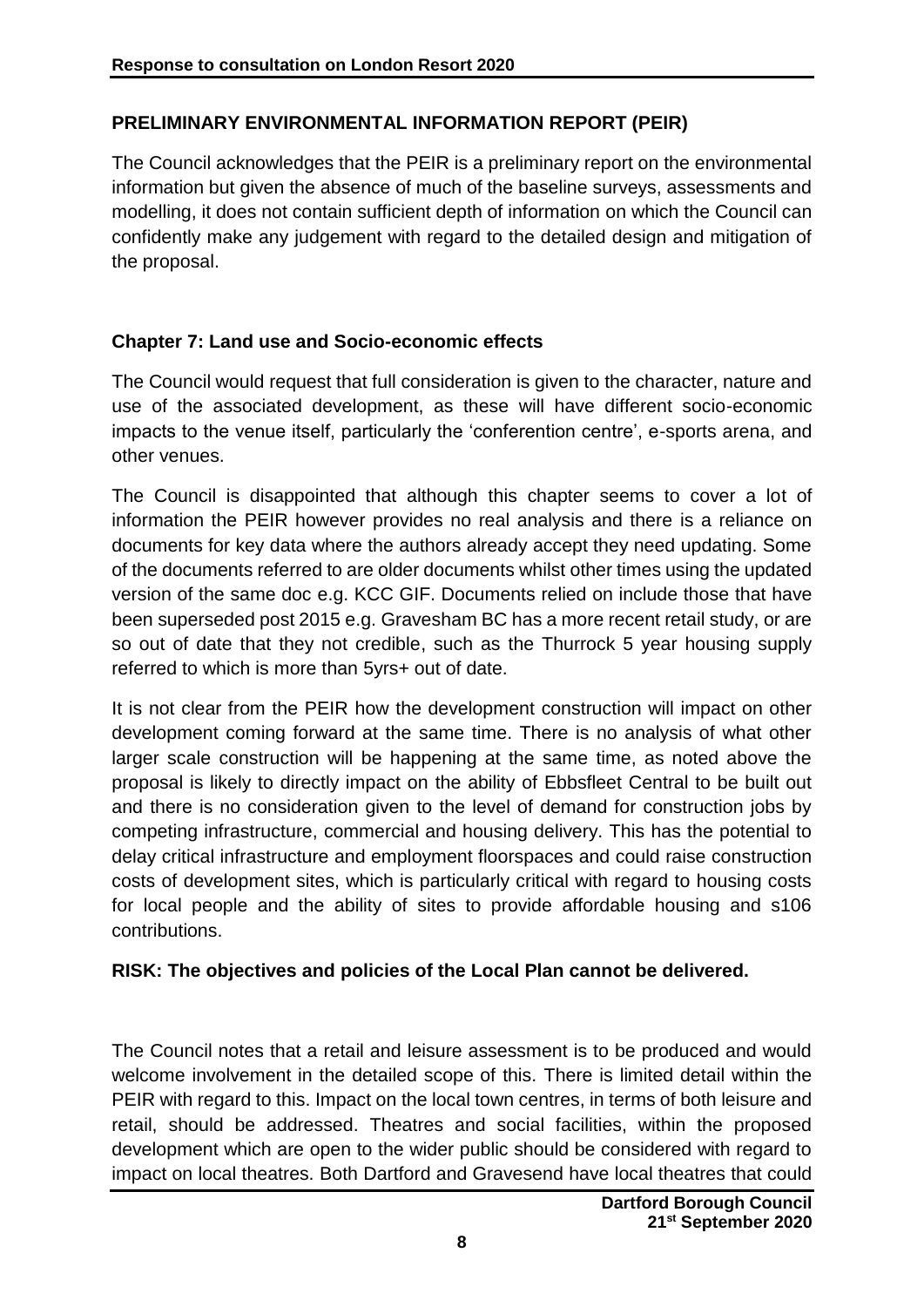be impacted by the proposed theatres within the Gate 1 area and the non-gated 'conferention' centre, and there are further regional theatres in the wider area. The proposal, if successful, is also likely to create demand for new retail and food and drink uses (as well as hotels) seeking to locate close to the site but not forming part of the development itself. The consequences of the proposal in terms of stimulating these types of uses close to the development should also therefore be taken into consideration but does not seem to have been considered in the PEIR. The impact of the proposal on the town centres and planned new retail and leisure floorspace, such as at Ebbsfleet Central and consented extensions to Bluewater Regional Shopping Centre needs to be assessed and the impacts need to be identified clearly. The Council is also concerned about the land use changes in the local area: the impact on local shopping centres such as Swanscombe; and consequent changes on the nature of the offer in the local shopping centres to a visitor-orientated offer, with a loss of their continued ability to serve local needs. Mitigation proposals should be included and the impacts with and without mitigation assessed.

# **RISK: Lack of understanding and appropriate mitigation of the retail and leisure impacts could lead to undermining of town centres and Bluewater and the communities they support, as well as diversion of investment from the emerging Ebbsfleet Central proposals**

The Council would like to understand the impacts with regard to displacement of employment uses on the proposed site, particularly as these are predominantly "bad neighbour uses". Where is it anticipated that they will go? Will the services they provide still be available to the local communities? What is the consequence of the loss of these local businesses for the local communities, in terms of both employment, the services they provide, as well as impact on the businesses themselves? The PEIR although identifying this as an issue does not consider the types of uses and simply advises that employment land has been identified in the Local Plan. There is no acknowledgement that this identified employment land is there to be the needs of the existing and growing population in Dartford. In addition, the identified sites referred to in the PEIR are not offering land for the warehousing, waste transfer stations and heavy industrial uses located within the project site. The Borough already has significant pressure and impacts from development in the Green Belt where commercial uses, such as those to be displaced from the site, seek cheap accommodation.

**RISK: Businesses which serve the local population are displaced out of their existing catchment area. There is increased pressure for bad-neighbour uses on unauthorised agricultural land in the Green Belt, creating an urban fringe which result in visual harm to the landscape and undermines the purpose of the Green Belt.**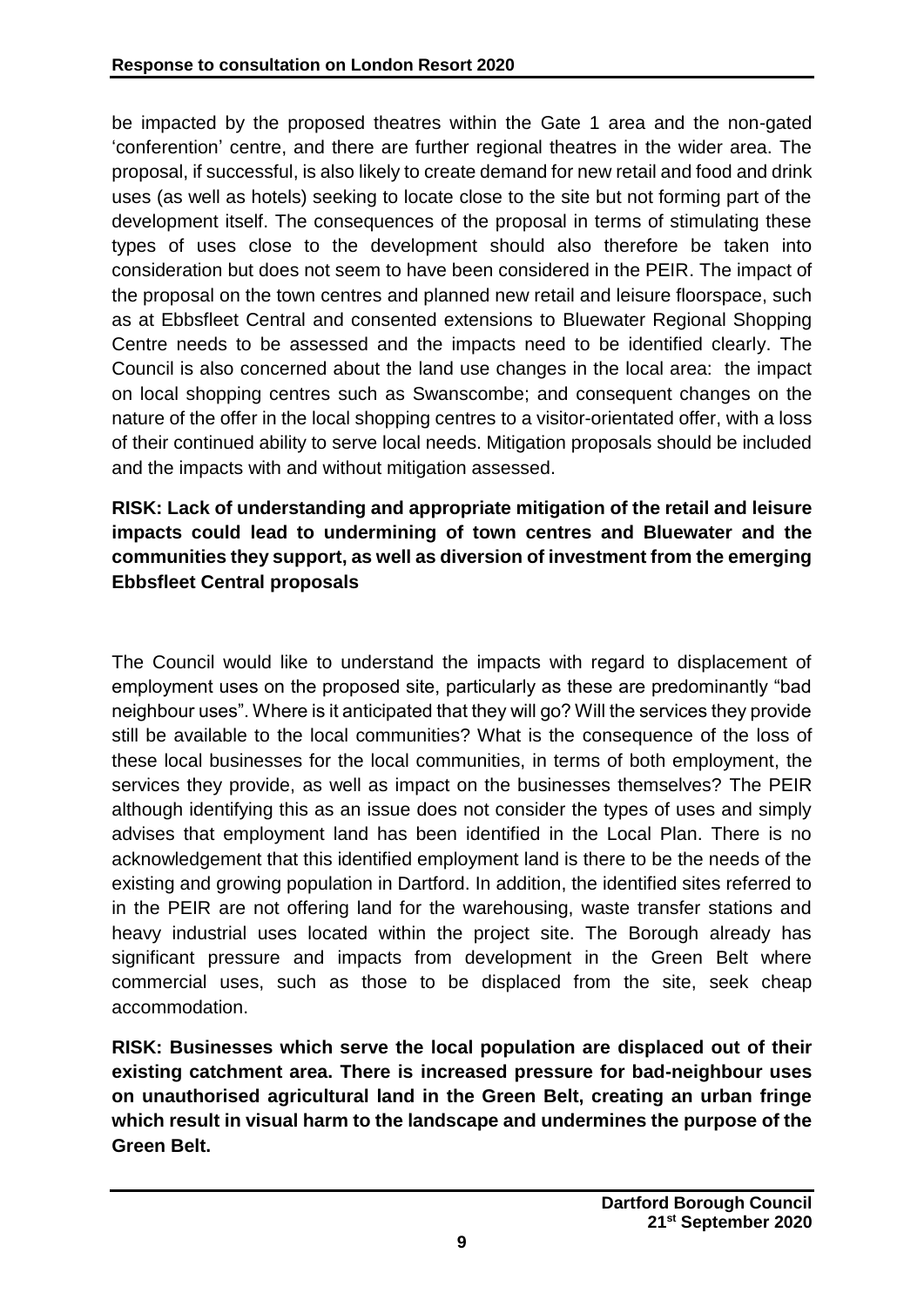The Council is concerned about the lack of understanding of the local housing market and the travel to work market. There is much data provided and comparison at the national level but this does not help in the understanding of the dynamics of the local housing market. Moreover, amalgamation of the data of the three Boroughs, including Thurrock, within the Core Study Area further obscures understanding of the issues and impacts and is misleading. Thurrock is very much larger than Dartford in area and household numbers and, being on the other side of the river, is unlikely to commensurately contribute to labour force and accommodation provision, particularly at the construction phase but also in the operational phase.

Data is provided showing that Dartford is doing well in terms of meeting its Local Housing Need requirement, which is the case. However, this data does not provide an understanding of the local housing market. Much of the new housing is being taken up by people moving out of London and is not affordable to many local residents. As noted, the Private Rented Sector (PRS) in Dartford is comparatively small. The shortage of PRS locally is exacerbated by this accommodation being taken up by homeless households from London Boroughs. Despite one of the highest growth levels in the country as compared to existing population, housing pressures in Dartford are already severe. There is no capacity within the housing identified in the Local Plan to meet the needs arising from the Resort from construction workers, workers during the operational phase and visitors staying overnight. The additional demand from the proposal has potential for significant impact on the ability of local people to access new and existing housing. The conclusion of the report that the impact on homes and their residents will be minor adverse (not significant) in 2025 and moderately adverse in 2030 and 2038 (para 7.370) is not credible.

The use of existing data on travel to work times to existing employment within the wards covered by the proposal is simplistic and reflects the nature of the existing jobs and the long term relationship that the local communities of Swanscombe and Northfleet have had with the employment areas on Swanscombe Peninsula. The proposed leisure and entertainment attraction will provide significantly different job types and potentially impact on the character of the existing community and housing demands. The assessment of housing pressures should also include consideration of increased rental and purchase prices as a result of pressure on accommodation and changes to the type of residential accommodation in area, such as the need for increased short stay lets and the impact this demand has on the local housing availability. Displacement of local residents from the housing market due to the increased housing demand and increase in prices should be assessed. Holiday and short stay lets cannot generally be controlled outside of London where the character of the property remains a single family dwelling. The increase in these housing types is already causing harm to local residents of Dartford and the increased proliferation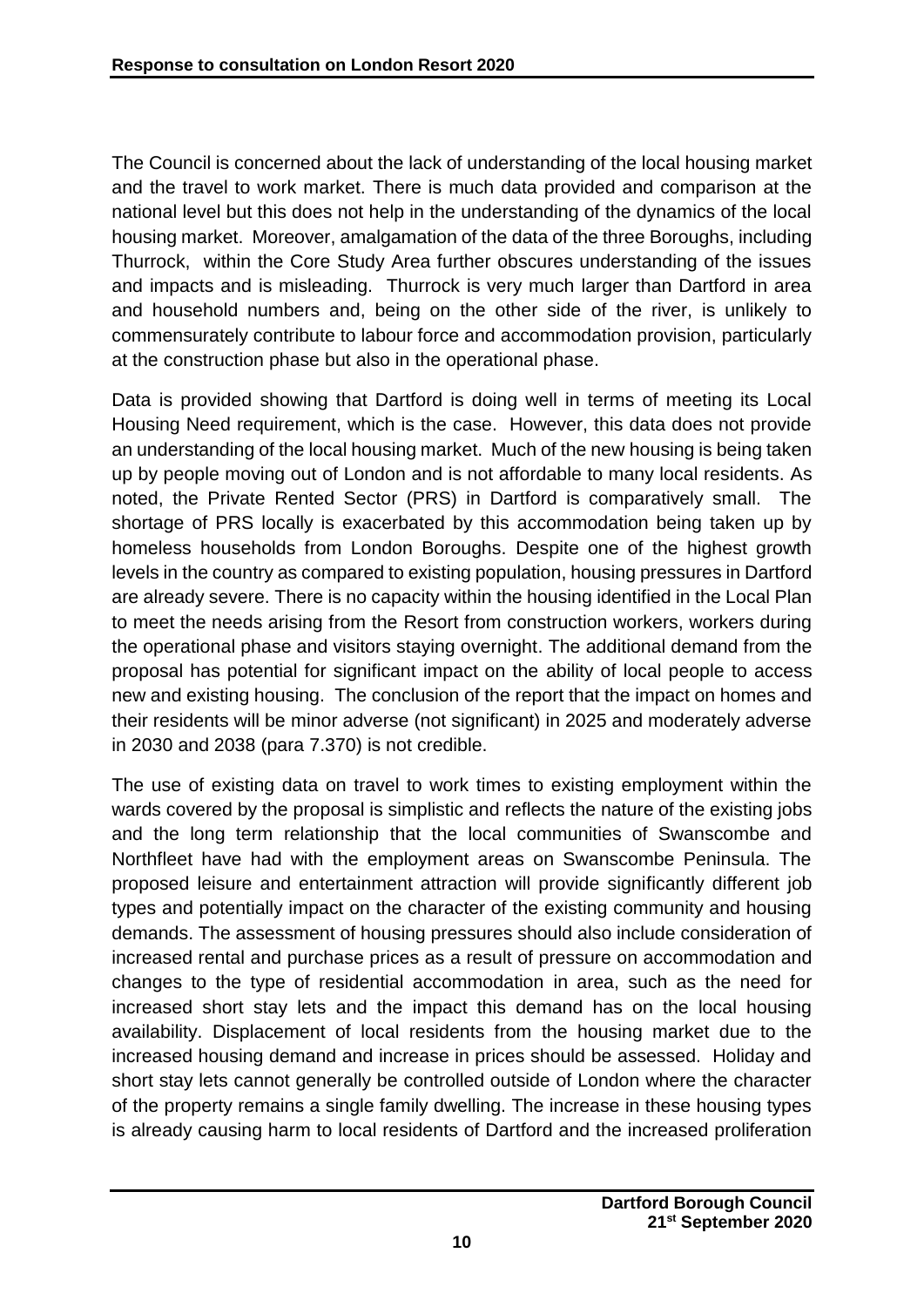of such units should be considered with regard to direct impact on neighbours, and the changing character of communities should be assessed.

**RISK: Increased pressure for short term lets in the surrounding area, which are not controlled under planning legislation. Could result in impacts on neighbouring residents, loss of community cohesion and change in the character of the area.**

**RISK: Increased demand for housing arising from the proposal could mean that the Council cannot provide for local needs, housing prices will rise and local people will be displaced and/or there could be increased pressure to release Green Belt for housing development.**

Although the PEIR advises that a Health Impact Assessment will be carried out and notes there could be an increase in admissions, particularly during the construction periods which are over an extended time, to Darent Valley hospital there is no detailed assessment and no suggested mitigation put forward. There seems to be no reference to discussions with the Dartford and Gravesham NHS Trust

The references in the PEIR to new GP and surgery provision in the area are out of date and over-estimate and in addition this new provision is identified to meet the needs of the existing growth in the area. Surgeries and doctor waiting lists are already over-capacity, as identified in some of the analysis. The development will therefore create additional demand and need for further GPs, both during construction and from staff living in the area at the operational stage. There is no indication of how this additional need can be provided, whether there are sufficient GPS to take up new posts and how additional infrastructure can be funded.

# **RISK: Lack of provision of healthcare to meet the construction and operational needs, putting pressure on a healthcare service that is already over capacity in the area.**

There is no assessment of the impact on locally provided Council services. Consideration of the impact on all such services and their cost to the Council should be undertaken including:

- Environmental Health (covering both inspection of food outlets, public health risk assessment of the Resort in the construction and operational phase; responding to complaints from the resident population on noise issues etc.)
- Parking Enforcement outside the Resort boundary;
- Planning applications for discharge of conditions, amendments to DCO, details of later phases etc,; as well consequential impacts outside of the application boundary and the need to change planning policy.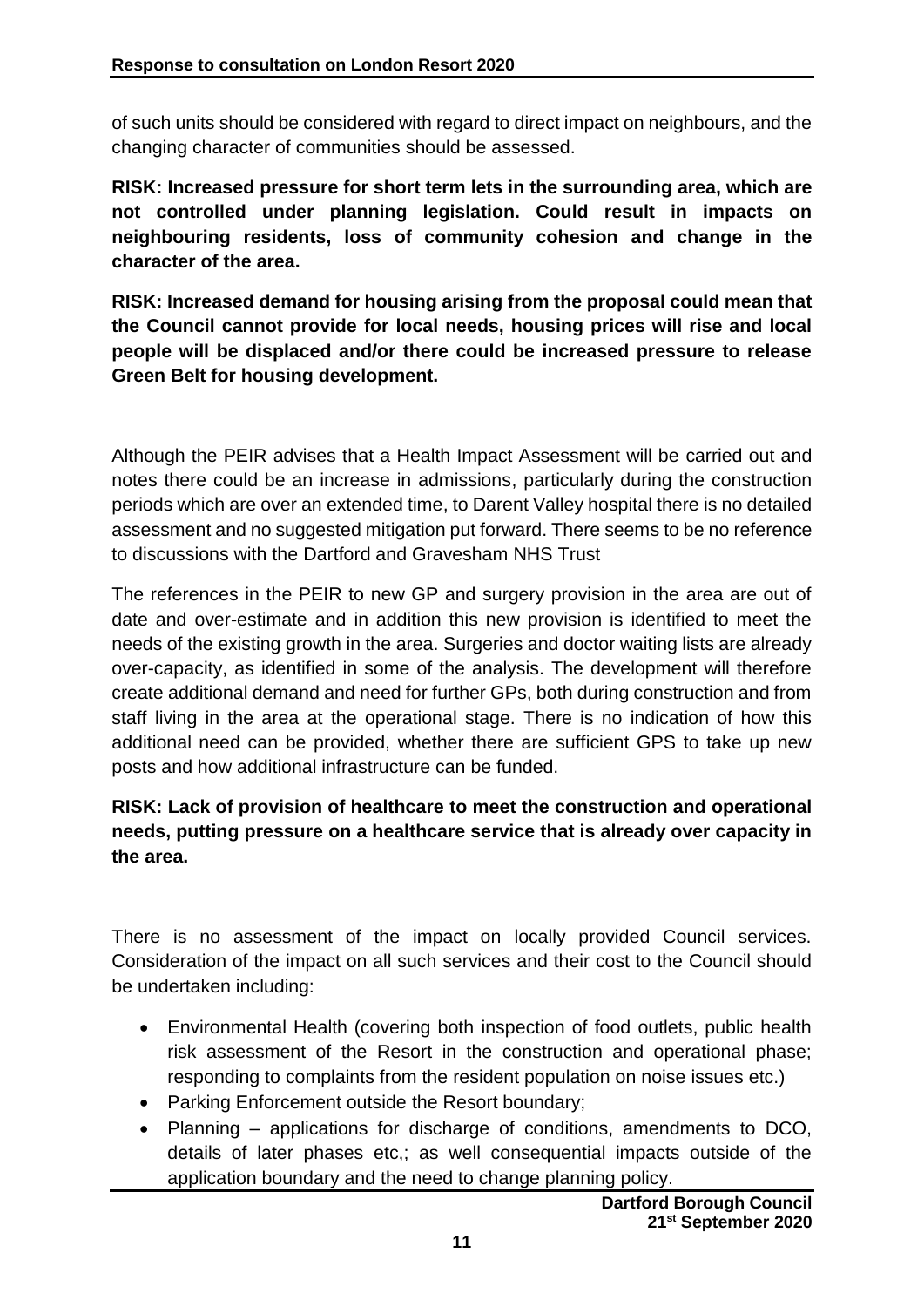- Planning Enforcement investigation of instances where the conditions of the DCO are reported as being breached
- Licensing applications for alcohol licences
- Community Safety investigation and response to instances of public disturbance / increases in theft etc arising as a consequence of the Resort (the Council works in collaboration with the Police on such matters)
- Street cleaning additional litter on street and bins outside the Resort
- Housing additional demand for affordable housing; increased homelessness etc arising from housing pressures generated by the Resort

The detailed design of the Resort is likely to give consideration to terrorist related attack and proposed mitigations to deal with this. The Council suggests this should also be considered within the Assessment, with consideration to the impacts of how heightened alerts levels would affect operations, queuing etc and how evacuation might impact on the local area, as well as the impacts of the security on the surrounding community.

# **Chapter 8: Human health**

The urban areas of North Kent have a poor record of health for a variety of reasons. Obesity is a particular problem in the local area, although the PEIR notes there will be additional walking routes, it does not consider the potential for detriment from increased availability for junk food and passive entertainment. In addition, the potential for a worsening local environment, such as dominance of the car on local roads which discourages walking or cycling; increased density of development and smaller housing types discouraging further activity and reducing access to outside space. In addition the risk resulting from worsening air quality in the area (discussed below) should be considered in more detail.

# **RISK: Potential for increased obesity, worsening air quality, poor environments impacting on mental health.**

# **Chapter 9 Transport, accessibility and movement**

It is disappointing that no details have been provided of the traffic modelling and the current consultation details contain less detail than the draft proposals of 2015.

The Council notes that KCC as highways authority have provided comments on the Technical Notes submitted and referred to in the PEIR. But these comments have not been addressed.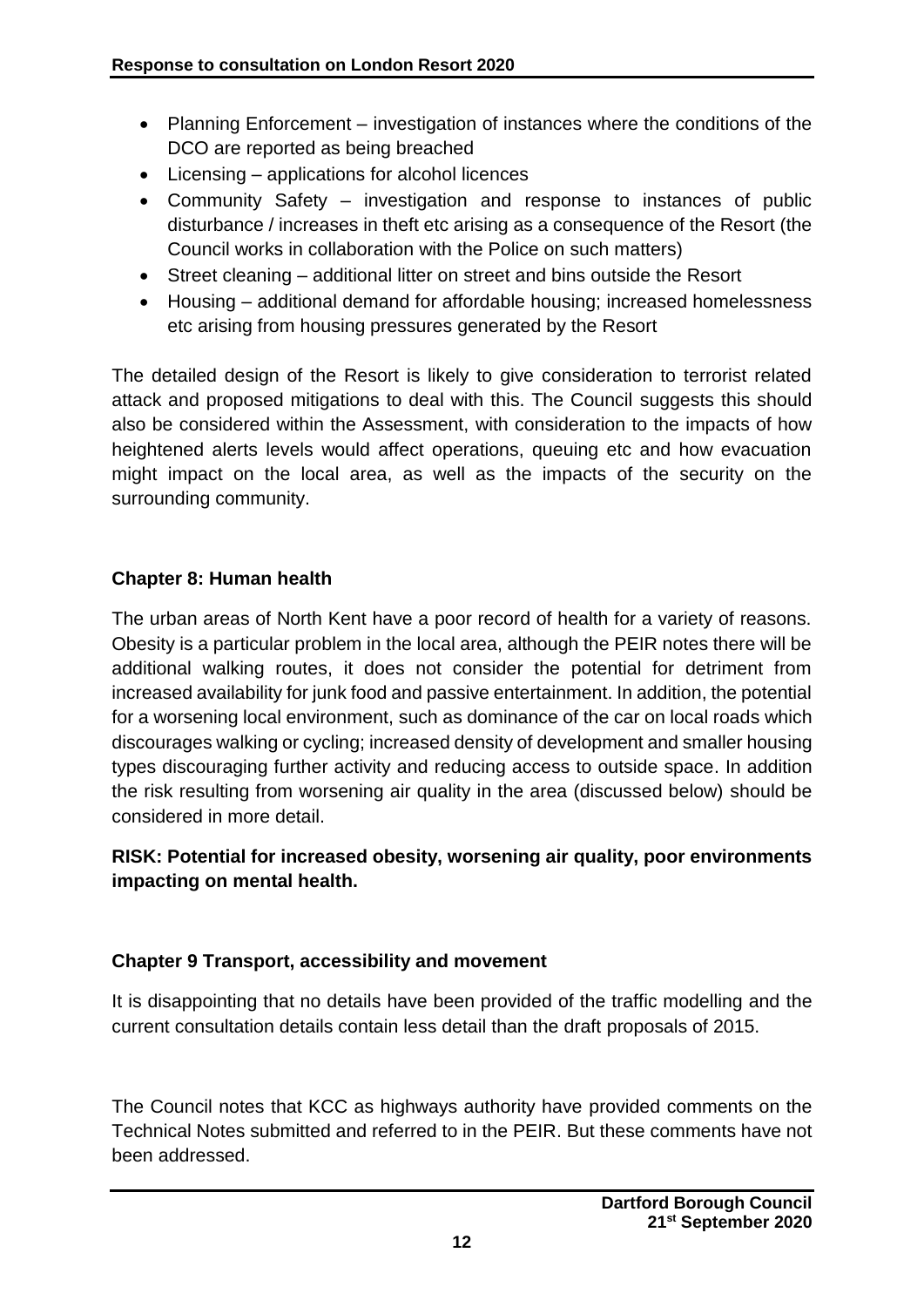The transport chapter concentrates on visitors to the amusement park element of the attraction with no discussion about the nature of the non-gated uses, such as the 'conferention' centre, which will be likely to generate peak vehicle trips.

The proposed Access Strategy is far too simplistic in the Council's view for a proposal of this complexity and variety of trip generators. It concentrates on the main vehicular access, which the Council recognises as a key consideration with a number of constraints. However, there is no discussion about pedestrian and cycle access from the existing road network or how the "local access" may be controlled.

There is very little detail provided on access points to the site particularly during the construction stage, but also during the operational phases at a local level and for nonvisitor traffic or non-motorised modes. For instance the Works Plans show landscaping and pedestrian walks to London Road (Works no25a) but it is not clear if this is to link with London Road or uses a tunnel under the road to access the staff accommodation area. The location of these access points for pedestrians, although welcome, can create impacts such as drop off and collection by car. In addition the footways along London Road are narrow and there appear to be no proposals for works to London Road itself.

It is not clear how staff living on site will access the Resort for work or where they will park their cars.

# **RISK: Impact in highway safety, free-flow of traffic and neighbouring amenity due to attraction of vehicular drop off. Plus inadequate width footways and cycleways along the connecting classified road.**

Chapter 9 seems to concentrate on the effects of transport and traffic and yet the Transport Notes issued by London Resort assume notable levels of travel by other modes. There appears to be little about: the assessment of these other modes; the impact of the proposal on existing public transport services; capacity of services and infrastructure; and whether it is realistic to assume these alternative modes are useable/accessible. There is therefore no indication of consideration of the mitigation required to make them viable alternatives to the car; or of the impact on local users of use of these services by Resort visitors/employees.

As advised by Kent County Council, as local highways authority, in addition to highway capacity it is key that a detailed review of the existing walking, cycling and public transport facilities is undertaken for key destinations such as Greenhithe, Swanscombe and Northfleet stations and surrounding cycle routes to the site. This includes both capacity and quality of routes, with improvements implemented where required.

There is little commitment to reducing the vehicle arrival modal share. The anticipated mode share of 66% arriving by car is significantly above what the Council would expect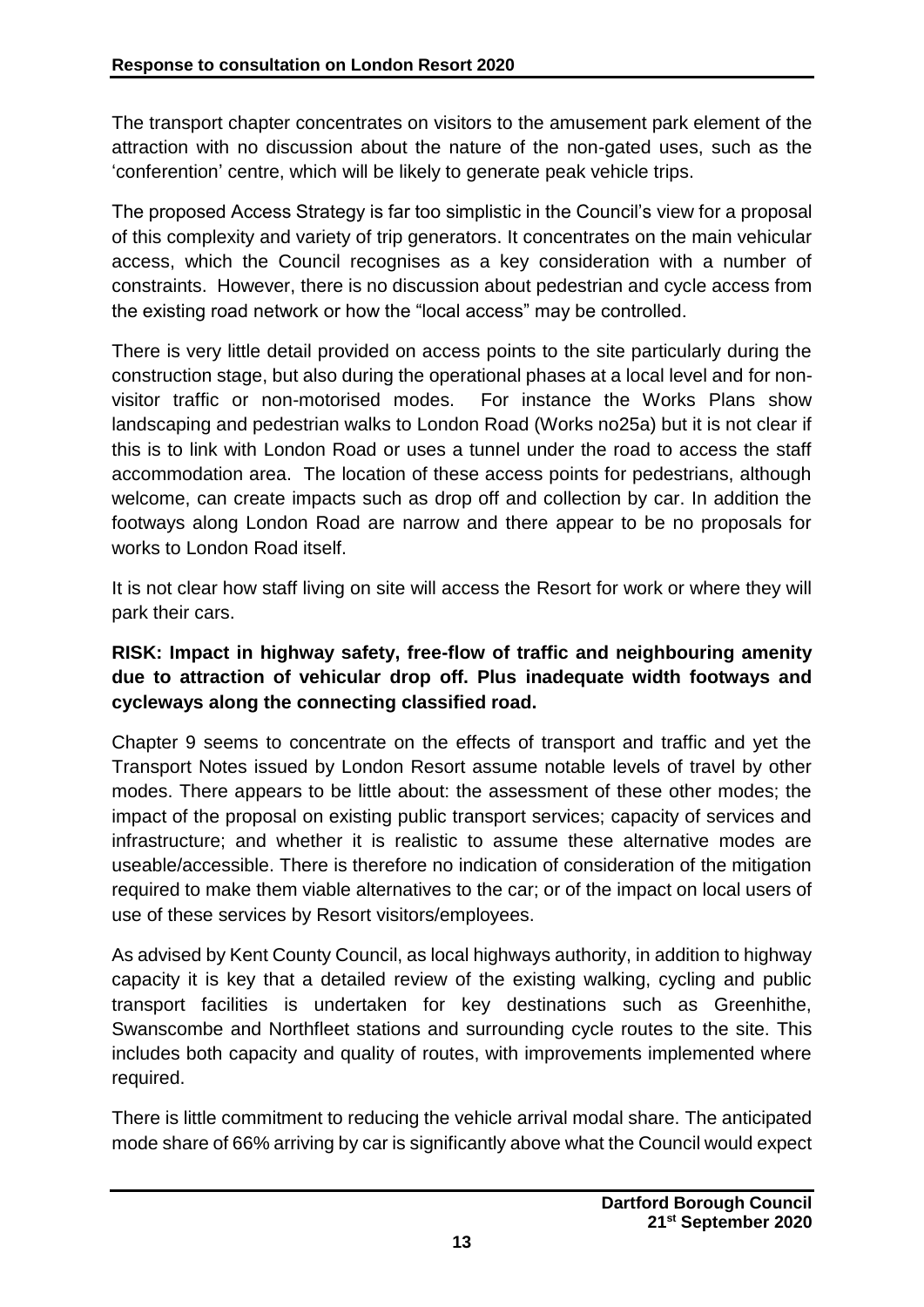for a modern planned development immediately adjacent to international and domestic stations and with access to river transport. This target disappointingly lacks ambition.

### *Rail transport*

The PEIR advises that the primary station will be Ebbsfleet International, which may be the case for visitors, but staff are more likely to use the North Kent Line as are more local visitors. The assessment should include the capacity of local stations on the North Kent Line to deal with visitors and staff and the capacity of the North Kent Line services. Peak arrivals and departures of visitors to the Theme Parks and associated development should be considered; existing stations and the surrounding environments, particularly on the North Kent line, may not be able to cope with these peaks. The assessment should include capacity of the station buildings, platforms, stairways, lifts and their external spaces to support peak usage; provision of facilities including ticketing and information, toilets, refreshments etc; and interchange facilities including the capacity of the bus interchanges and capacity for drop-off/s collections as well as the interface with walking and cycling routes. The assessment should consider provision for disabled access. Safety aspects of potentially large crowds within and around the station at peak times, including on platforms, stairways and outside the station co-mingling with vehicular traffic should be considered. The Council requests that rail services and infrastructure are included with the Environmental Impact Assessment.

This is particularly concerning in the light of the proposal to dismiss Swanscombe Station as an option and instead visitors will be encouraged to alight at Greenhithe Station and use either Fastrack or a shuttle bus service to the resort. The Assessment should include consideration of the use of Greenhithe Station and the impacts of this proposal, both with regards to capacity of the station forecourt and bus interchange and also the impact on the residential development (Ingress Park) that lies between Greenhithe Station and the Resort and would be affected by increased services along the Fastrack route. This should be compared with the impacts of using Swanscombe station and the mitigation requirements.

It is noted that paragraph 9.64 acknowledges the need for infrastructure at other stations, e.g. Swanscombe, to aid movement of people but no further detail is provided. There is limited ability to carry out small-scale improvements to Swanscombe Station to make it safe for a higher level of useage than currently. The Council supports Network Rail proposals to consider a full redevelopment of the existing station.

The proposal is likely to have an impact on the existing rail infrastructure and rolling stock in terms of capacity to deal with the increased demand. The limited capacity on the existing network at peak times is likely to have an impact on the assumptions made with regard to use of the rail network by staff. There needs to be more detailed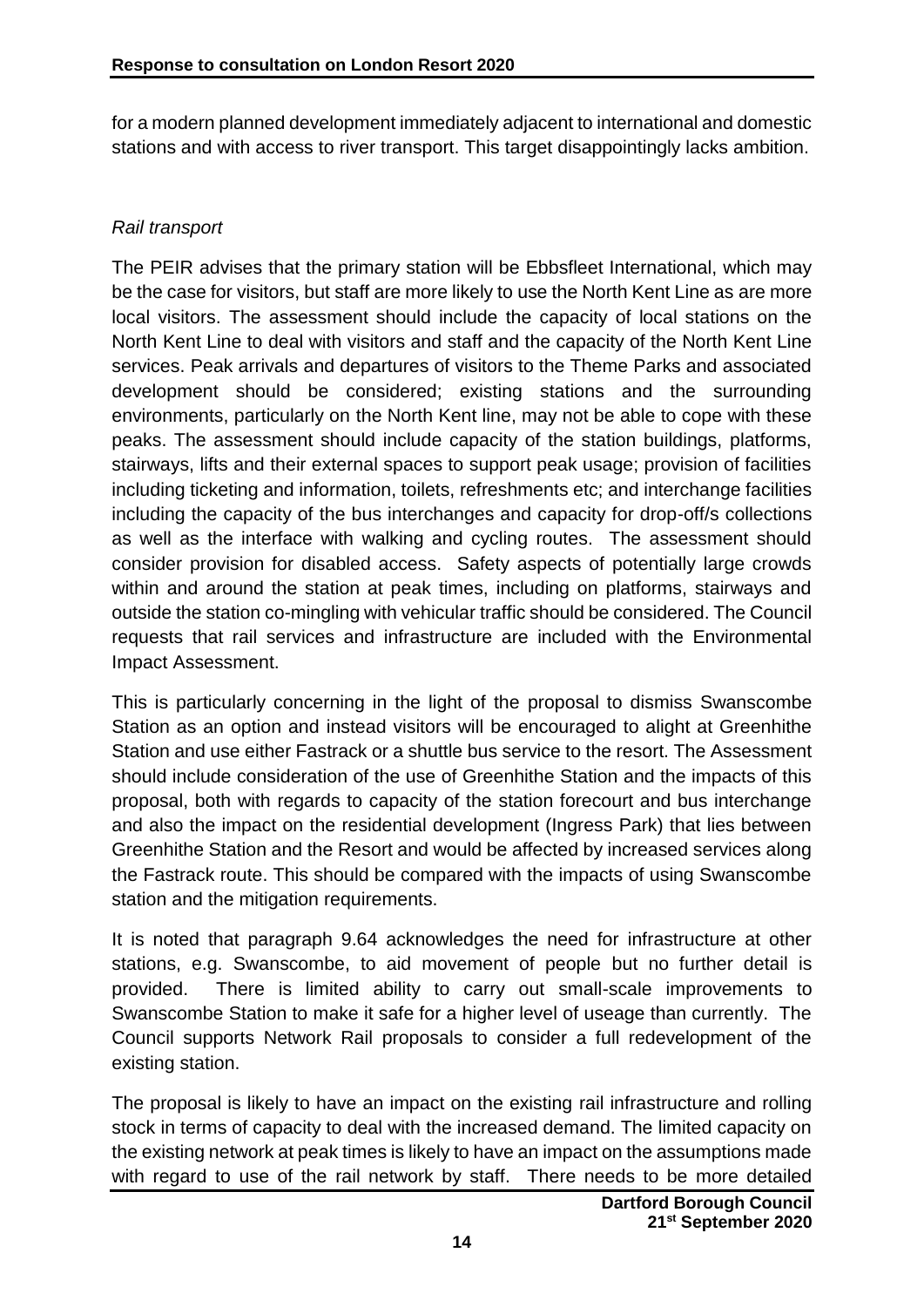analysis of where staff will come from and what times (acknowledging that not all staff with arrive immediately before a Park opening, and that not all of the proposals relate to an amusement park with opening times.

The Council notes that paragraph 9.268 acknowledges that HS1 and the North Kent Line (NKL) are close to capacity.

It is disappointing however, that the PEIR assessment of rail passenger capacity is limited to data for High Speed 1 from 2011. This is shortly after the Ebbsfleet station opened and the pattern of usage of this station and demand from commuters, both from the new housing in Ebbsfleet Garden City as well as commuters driving to the station from the rest of Kent has increased significantly.

LRCH will be aware the Government is funding a study (AW2E) into options for enhancing connectivity between Abbey Wood (as the present terminus for the south east branch of Crossrail) and Ebbsfleet. The study is "mode-agnostic" and is focused particularly on the level of development uplift different options could support and how different options might be funded and financed. Extension of Crossrail itself is one of the options under consideration; and whilst LRCH's transport strategy is designed not to be dependent upon such an intervention, it does not consider any consideration of the additional benefits and access implications of connectivity to visitor and labour markets that such an intervention could unlock.

**RISK: There will be inadequate passenger capacity on NKL services and station capacity will be inadequate at peak times. This could lead to increased car usage.**

# *Non motorised transport*

The Transport Notes make assumptions about active travel modes but these assumptions would need to be based on the availability of adequate infrastructure in order to be valid. However there appears to be no indication in the Scoping Report, of an assessment of this infrastructure. Actual walking and cycling routes over the mode share trip origin areas and from the public transport and car park arrival points should be assessed and mitigation put forward to demonstrate that the mode share assumptions can be achieved.

The majority of the pedestrian routes referred to in Chapter 9 are leisure pedestrian routes. There is no assessment of walking routes for staff and local visitors, including users of the Thames Clipper service.

There is no discussion about A226 London Road, as noted above even though part of this falls within the project boundary.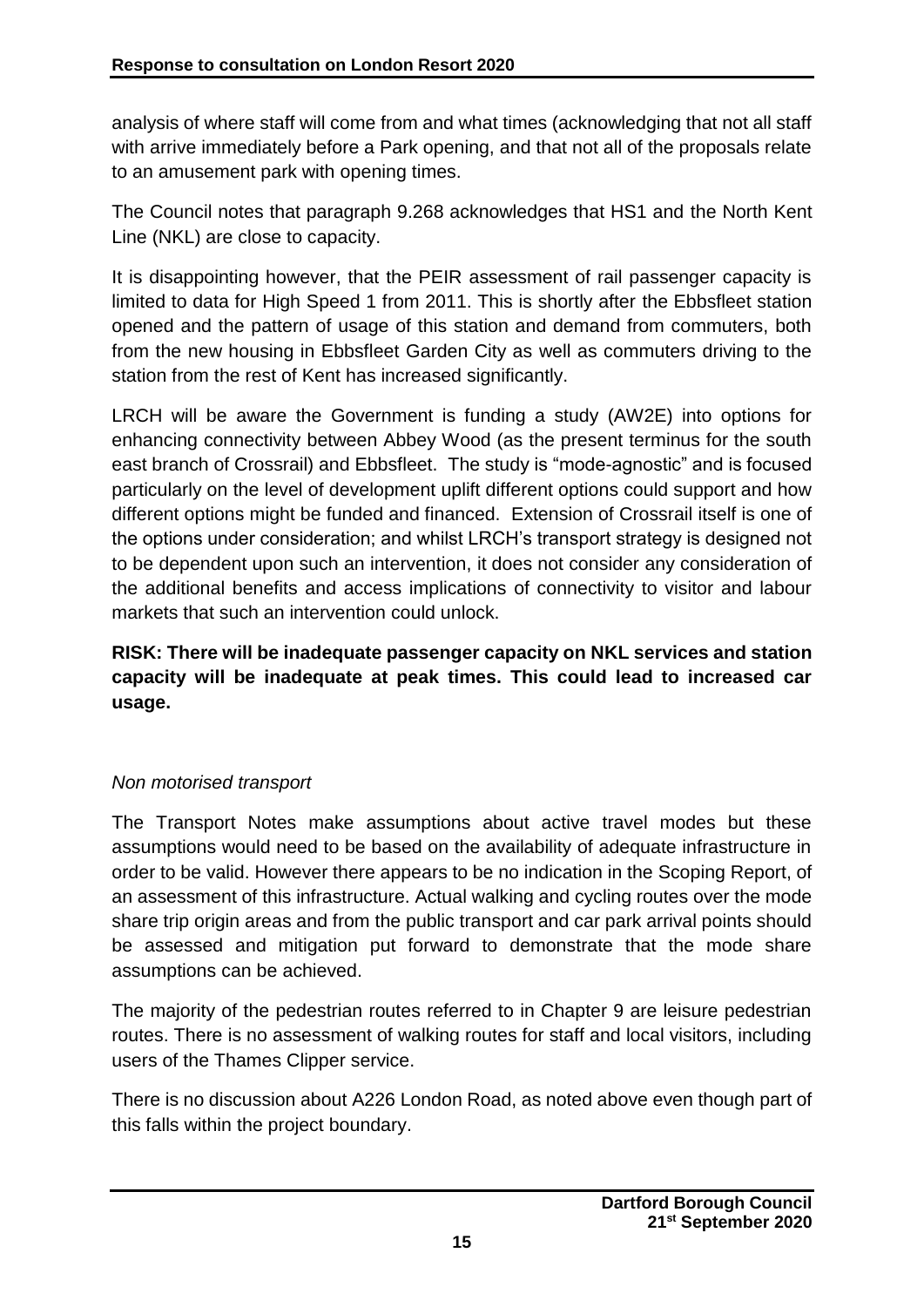# *Bus transport*

The assessment should identify the origins and routes of potential Fastrack users and other bus services (TfL bus routes extend into Dartford and there are longer distance buses serving Bluewater). The capacity assessment of local bus services must form part of the assessment to ensure they can meet the demand of the development and to identify where additional capacity is needed and how that will be delivered. The impact on existing users should be assessed.

Reliance on Fastrack is likely to lead to the need for increased services, reducing the headway between buses. Where service levels are required to be increased, the impact on the local traffic network, junctions and noise and air quality impacts on the local environment should be assessed. In particular, the impact on local traffic of increased delay at signals, given the signal priority afforded Fastrack buses, should be assessed.

In addition the assessment should include a capacity assessment of the infrastructure supporting the bus services, e.g. bus stops, bus stands, bus interchange facilities and dedicated bus routes.

It appears to be proposed that the main disembarkation station on the North Kent line will be Greenhithe Station, with the Fastrack service providing the final leg of the journey, although this is not set out in the PEIR. However, the Council must highlight that the route between the station and the Resort takes the bus through the quiet residential neighbourhood of Ingress Park, where many families with young children live. This is a pedestrian-friendly residential area where through traffic is discouraged. The impact of the increased frequency of bus services on this area should be assessed, both at peak times for any assumed enhancement of the bus service, as well as peak times for resident journeys. The assessment should include impact on traffic flows through the area; impact on the local environment including noise and air quality and other disturbance; impact on pedestrian and cycle routes in the area; including any potential barrier effect of a high frequency of buses; visual impacts of buses travelling through at a high frequency; and road safety issues. Additionally, consideration should be given to the propensity for Resort visitors/employees to disembark at Ingress Park to take advantage of the quieter Thames Riverside/parkland environment and any consequent disturbance issues arising.

The Council consider that Swanscombe Station will be the main point to alight for staff and visitors and this should be assessed fully.

**RISK: The Fastrack bus services will not be available for local users and commuters which is fundamental to the Council's strategy for modal shift and underpins growth and housing delivery in the area.**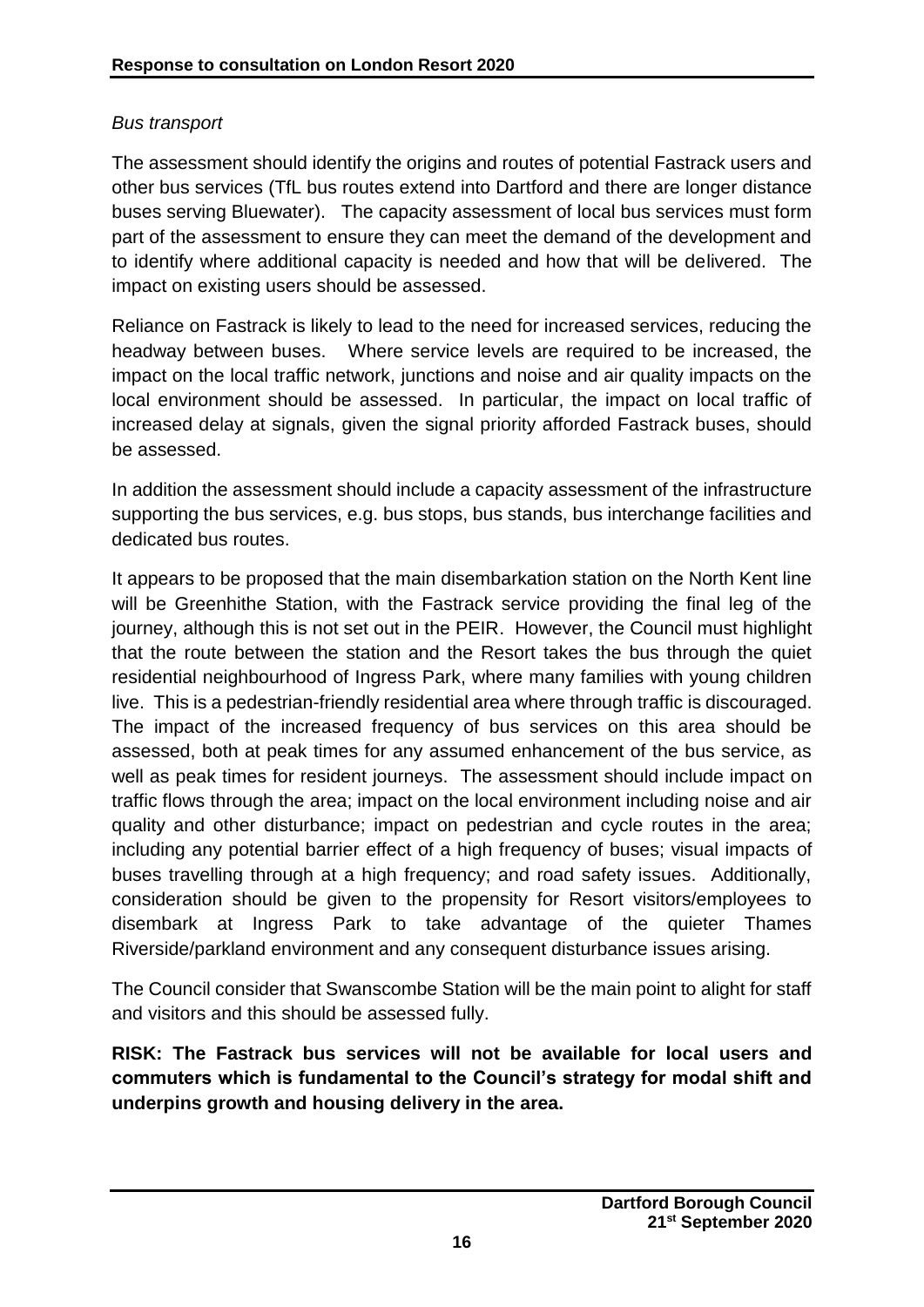**RISK: The quality of the residential environment at Ingress Park will be undermined/lost impacting on the character of the area and the quality of the environment and accommodation which meets an important need in the area.**

# *Road traffic*

It is disappointing that there is no detail of traffic modelling.

More detail is required with regard to the different uses proposed within the Project site so that they can be assessed fully. More detail is also required with regard to the "local servicing route" and the potential impacts of this and mitigation to ensure that impacts are limited should be included.

The Council would emphasise the request by KCC to carry out an assessment for a weekend peak. There is the potential for flows relating to London Resort to conflict with flows generated elsewhere, particularly in the case of the Bluewater regional shopping centre which also has significant leisure uses, and is another major generator of visitor traffic in the immediate vicinity. Bluewater results in significant flows at weekends and on a seasonal basis, including in association with special events, as well as "off peak" peaks in traffic flow such as the morning opening which may coincide with the morning peak of the leisure resort and afternoon peaks at school pick up time. The Council, as well as the Highways Authority, need to be assured that the assessment provides a worst case scenario of the impacts on local roads particularly when peak trips for Bluewater coincide with high trip levels at London Resort, such as weekends during the run up to Christmas or summer school holidays.

It is not clear how construction traffic will be considered in the assessment. The commitment to the majority of construction materials travelling by River in the guide to consultation is noted but there do not seem to be commitments to this in the PEIR or suggested controls to ensure this should be included as part of the mitigation. Some construction traffic and construction workers are less likely to arrive by the River, particularly until the wharf is suitable for use, and this impact should be assessed, particularly as the new Resort access road will not be available at the early stage of construction. Detailing phasing of the construction supplied with the ES would be helpful in this regard.

There should be detailed assessment of the construction phasing and the impacts on the local road network as well as consideration of the cumulative impacts that might occur due to other large scale construction projects in the area at the same time, such as Lower Thames Crossing, Ebbsfleet Central and the generally high levels of development taking place in the area. There is no detail of the Construction Phase assessment.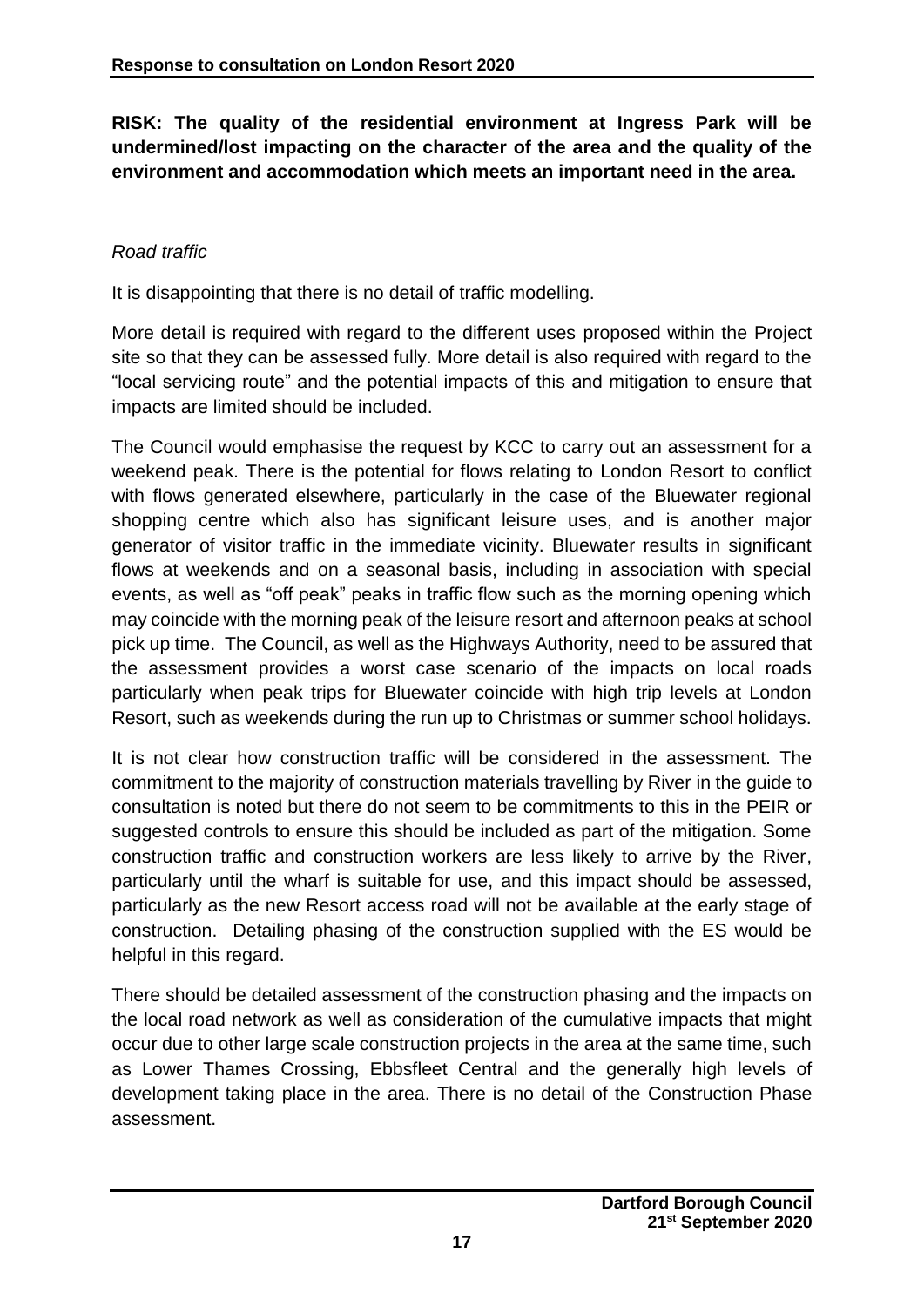**RISK: Severe impact on local and strategic road network during construction as materials and contractors need to access the construction sites including the Resort road which is in itself a significant piece of infrastructure.**

# *Car Parking*

It is not clear how parking will be made available to visitors. The Council understands that this will be part of the ticketing for the theme park visitors but it is unclear how parking will be made available to users of the restaurants for instance, outside of the payline? If there is a charge for this parking it will lead to pressure for parking in the local area.

Detailed mitigation proposals with regard to control of off-site parking within the local area and around Fastrack stops, which could be impacted, should be included as part of the assessment. This may need to be addressed through parking regulation and enforcement.

The parking survey of 2015 is out of date now.

# **RISK: Adequate on-site parking is not made available or is unattractive to visitors outside the payline. Pressure for parking on local roads.**

# *Mitigation*

It is not clear what mitigation is proposed as there is no assessment or indeed detail of the proposals.

Mitigation should consider the need for a methodology for measures to be introduced as remedial actions post commencement where impacts are outside acceptable limits together with the payment of penalties if the assessed vehicle levels are exceeded so that a pot of money can be created to fund the remedial actions. This methodology of potential toolkit measures to be determined in the future subject to the impacts arising has been developed for other planning permissions in the area supported by penalties for exceedances of traffic numbers above those anticipated.

Assessment of the existing walking, cycling and public transport infrastructure is likely to lead to a need for mitigation and this should be considered with regard to the impact on the existing developed areas as well as planned development and the unintended consequences of such mitigation (eg. Creation of a direct access which might encourage car parking around this connection).

Some of the "unintended consequences" of the mitigation and the Resort development itself is unlikely to be foreseeable this far ahead and as the entertainment industry will respond to changes both in fashions and impacts such as the Coronavirus pandemic.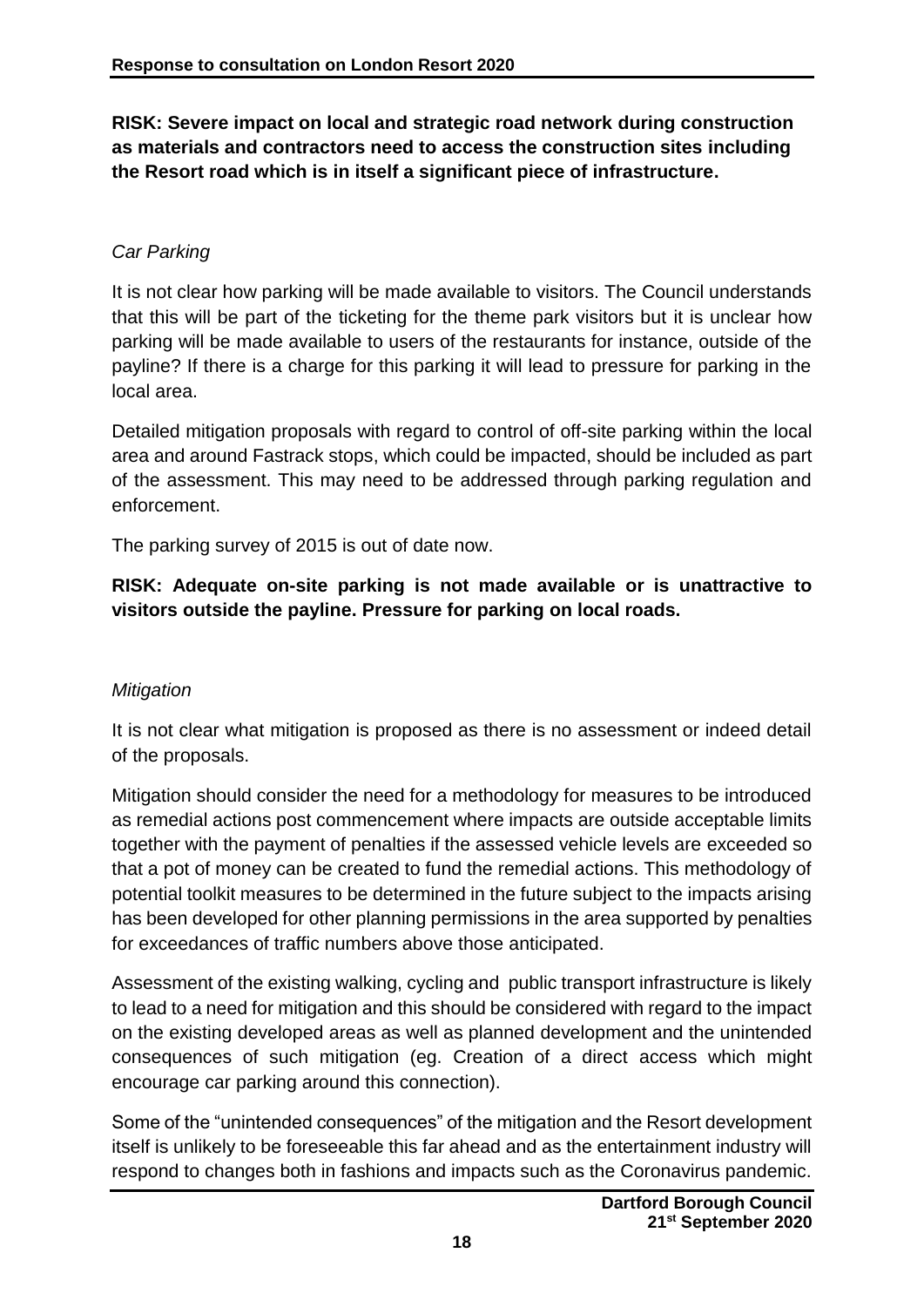The Council would suggest that consideration is given to a 'local community' fund as compensation for the environmental/disturbance impacts of the development.

# **Chapter 11: Landscape and visual effects**

As requested in the scoping response an additional long distance view should also be considered from the higher ground to the south, from the North Downs. Many of the viewpoints in the PEIR are from low points within valleys, there are no viewpoints from the highest points on the Downs directly adjacent to the project site. The site is prominent from the Bean junction area and St Clements Way and as a major road junction and access to Bluewater shopping centre this view is seen by millions every year.

Since there are proposals for development directly to the east and north of Swanscombe, (e.g. infrastructure buildings) the Council consider the visual impacts of these proposals on the residents and occupants adjacent to these areas should be considered but this does not appear to have been taken into account.

Receptors in the area also include the high numbers of people who drive through the area or visit Bluewater or travel through the area on the train. Consideration should therefore be given to the impacts on these views and the perception of the Borough to visitors and people travelling through it.

The issue of lighting on the Peninsula at night is something that still needs to be considered in terms of visual impact and any proposals for mitigation.

The current parameter plans provide a great deal of flexibility on what the actual scale of development is and it is important for any assessment to give a clearer idea of what is actually involved and what it might look like. Is it a solid building or a ride that appears more lightweight and as identified above the nature of the uses is very flexible. The Council considers it is difficult to make a realistic assessment without this information.

Parameter plans imply structure heights of up to 100m AOD. Most of the site in Kent is close to 0 AOD, but there is no detail of existing levels to understand these impacts. The cliffs and chalk spines could provide some screening but it appears from the maximum AODs set out that this is unlikely.

The Council is not convinced therefore by the initial judgements made in the PEIR with regard to limited landscape impacts and consider that more detail should be provided with regard to the proposal and the impacts.

**RISK: Long distance views from high ground will not be assessed, the impacts of the development will not be assessed fully in terms of visual impact particularly in terms of the adjacent residents and the character and appearance**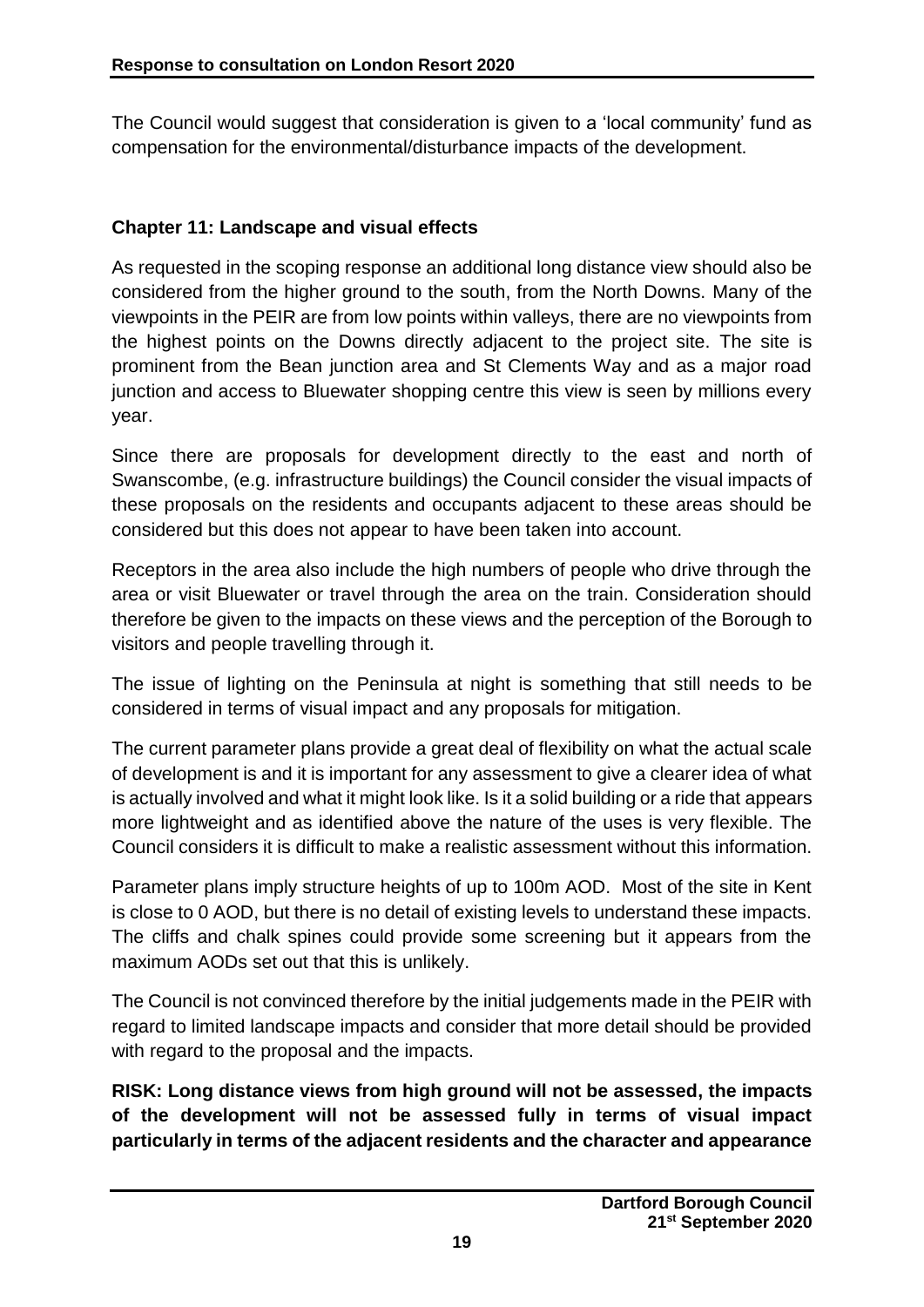**of the area surrounding the core of the site and therefore adequate mitigation will not be provided.** 

#### **Chapter 12: Ecology and Biodiversity**

The KCC Ecology section provides advice to the Borough Council under a service agreement. They provide the following comments with regard to chapter 12 of the PEIR.

"The submitted ecological surveys in appendix 12.1 have not been reviewed in detail as at the time of writing the reports the majority of the surveys were still being undertaken.

#### **Surveys Results**

The submitted report has detailed that the following species have been recorded within the site to date or presumed to be present (\* denotes surveys are on going or will be to commencing)

- Wintering bird surveys site provides functionally linked land associated with the SPA and Ramsar sites
- 28 species not associated with the SPA/Ramsar sites recorded during the wintering bird survey
- 93 species recorded during the breeding bird surveys\*
- Suitable buildings and trees to be used by roosting bats\*
- At least 9 species of foraging/commuting bats\*
- Dormouse\*
- Otter\*
- Water vole\*
- 3 species of reptile
- At least 262 species of invertebrates\*
- Aquatic Invertebrates\*
- 8 Rare Plants
- Harvest Mouse\*

We highlight that no specific botanical survey has been carried out and we presume that the plant species were recorded during other surveys and therefore the number of rare plants within the site may be higher than recorded.

Records of Brown hare, hedgehog, pygmy shrew and weasel were identified during the data search but the ES states they will not be taken forward as an Important Ecological Feature. However we highlight that as no specific surveys have been carried out they may be present within the site and therefore impacted by proposed development and therefore should be considered within the submission. In addition we highlight that brown hare and hedgehog are priority species (under S41 NERC Act) and impacts to species of principal importance / BAP priority species are: "*Capable of being a material consideration in the…making of planning decisions*." (paragraph 84, Government Circular (ODPM 06/2005)),

Bat Surveys – it's understood that internal examination of the buildings could not be carried out as a result of Covid 19 restrictions. But due to the size and type of the proposed development we would have expected emergence surveys to have been scheduled to ensure it was understood if and to what extent bats were roosting within the buildings to ensure the impact on roosting bats was fully understood.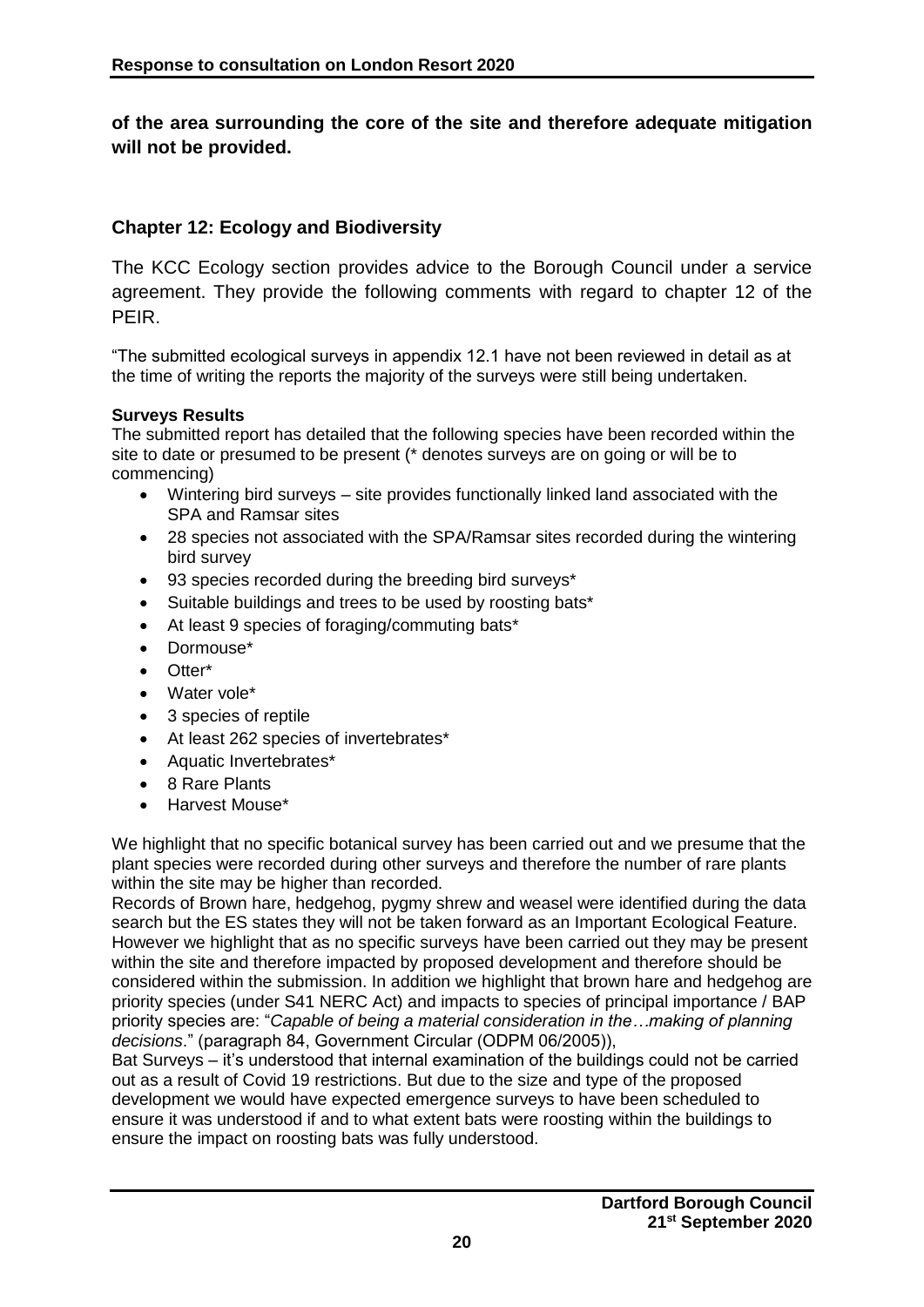We highlight that the species interest of the site is so high due to the range of habitats present within the site including scrub, woodland , semi improved grassland, Coastal Grazing Marsh, Open Mosaic Previously Developed Land, Reedbed and open water. We have concerns with the conclusions of the report about the classification of the importance of the species within the site and we are off the opinion that for many of the species groups the conclusions are underrated. To demonstrate our point we have the following examples:

• reptiles have been assessed as district level importance even through the presence of 3 species of reptile make the site suitable to be considered as a Local Wildlife Site. Therefore we would expected the reptile population to have been assessed as county importance.

• Otters have been assessed as local importance but otters are not common within Kent and therefore the presence of otter is of note – therefore we would expect otter to have been assessed as at least county importance.

We highlight that as all the surveys have not been completed the importance classification can not be fully considered and we advise that those conclusions must only be made once the surveys have been completed.

#### **Ecological Mitigation**

Limited information has been provided on what ecological mitigation required to retain the ecological interest of the site and instead the report details that the following are the key mechanisms to implement the required mitigation.

- • Construction and Environmental Management Plan
- • Ecological Mitigation and Management Framework Plan
- • Landscape and Ecological Management Plan
- Green Infrastructure Strategy
- • Sustainable Drainage Scheme
- Detailed Lighting Strategy.

We highlight that until all the ecological surveys have been completed and it is fully understood what is present on site it is impossible to fully understand what the impact will be, what mitigation is required and **if** it is achievable. We advise that this is information is required prior to identifying what mechanisms could be used to implement it. We highlight that when we refer to impacts we refer to both direct and indirect impacts. This includes (but not limited to) habitat loss, changes to habitat management, increase in noise, increase in lighting and increase in disturbance.

#### *Onsite mitigation*

The proposed development will result in the direct loss of habitat for the implementation of the proposed development and the remaining areas will be required to be multi-functional and provide Open Space for recreation and SuDS in addition to the ecological mitigation. Due to the loss of habitat, impacts from the proposed development (including noise and lighting) and the other requirements on the retained habitat (in particular recreation) we are concerned that, due to the ecological interest of the site, there will be a limit to the amount of ecological mitigation which can be implemented successfully on site and there will be a significant loss of biodiversity within the site.

#### Multifunctionality of open spaces

We understand that due to the limited amount of space within development sites that open spaces do have to be multifunctional. However in these situation we would fully expect information to be submitted clearly demonstrating what the constraints on site would be and those requirements would not negatively impact the ecological mitigation.

The Swanscombe peninsula currently has limited recreational access so the site is largely undisturbed. The creation of walking trails within the site would encourage people to use the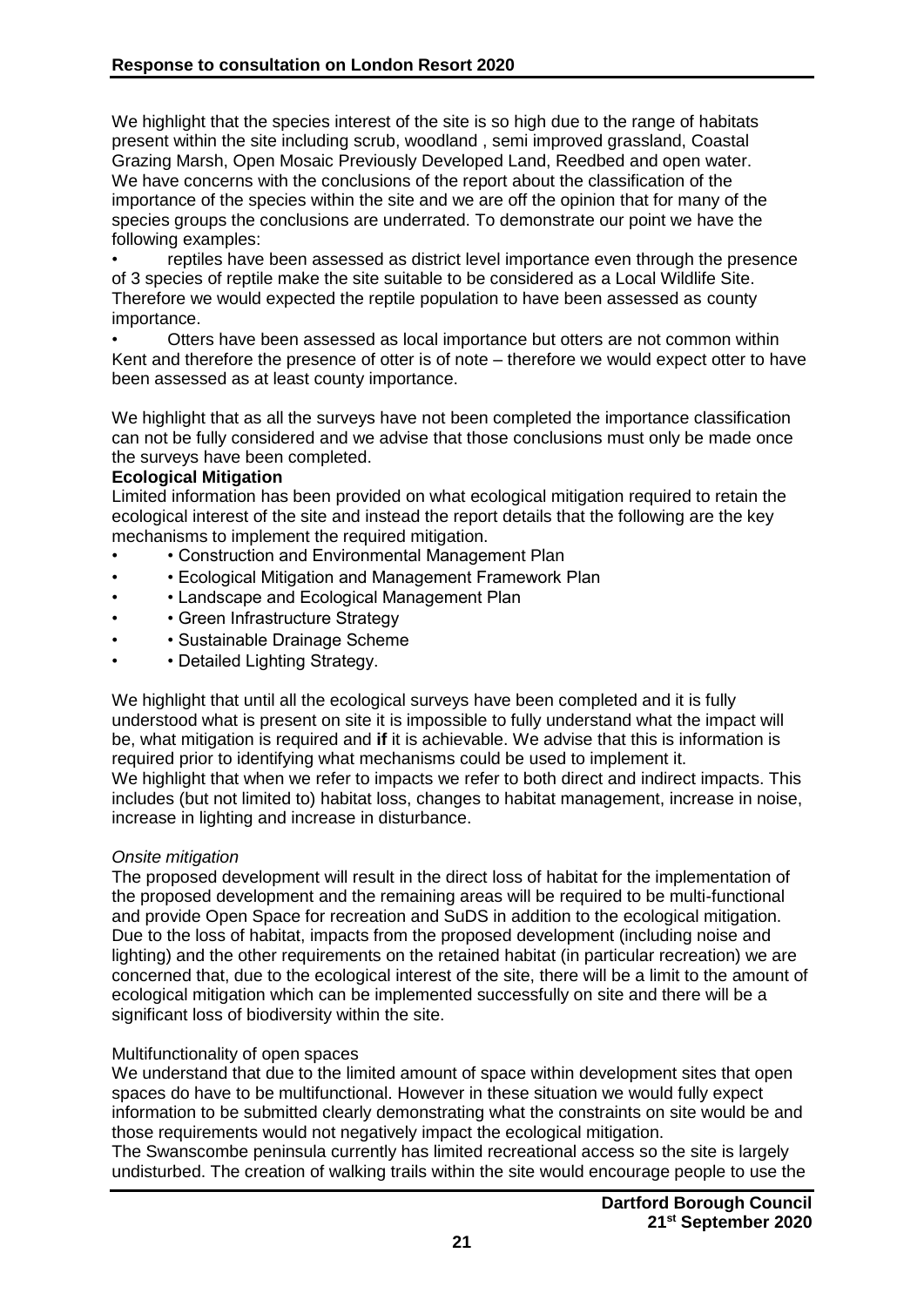site and therefore result in an increase in disturbance within site and as such it may result in the following:

- • Reduction in breeding bird species/numbers due to an increase in noise / light
- Reduction in bat species/numbers due to increase in light (lighting my be required within the opens space area due to H+S)
- Loss of habitat due to increase in trampling

Therefore we would fully expect any submitted information to fully assess the impact the proposal would have from an increase in recreational pressure.

We highlight that the pressure from recreation would result from the proposed development and existing and proposed housing within the surrounding area.

Surface Water Drainage Features are required to prevent surface water flooding and therefore any SuDS Features will have to be managed in a way that means that they will remain operational. We agree that SuDS features can benefit biodiversity but there will be restrictions on the types of habitats that can establish within these areas and the management priority will be for surface water drainage not biodiversity. Therefore there will be limits on the mitigation which can be incorporated in to the SuDS scheme.

We highlight that due to the proposed recreational usage of the site there may be requirements to avoid deep water bodies within the site for H+S reasons and therefore it may not be possible to retain existing habitat types or species present within the site. The report has detailed that there will be a direct impact on Botany Marshes LWS designated sites due to alteration of hydrological regime through destruction of adjoining wetland but advised that the proposed mitigation is certain subject to design and implementation of suitable drainage and hydrological strategy. We highlight that the implementation of appropriate mitigation is not certain until it has been clearly demonstrated that an appropriate drainage and hydrological strategy can be impelmetned – we would suggest that until that point the proposed mitigation is uncertain at best.

We highlight that there is a need for any future submissions to clearly demonstrate that they have worked collaboratively with other specialists to ensure it is fully understood what the direct and indirect impacts from the proposal is and if the mitigation is achievable. Off Site

The submitted information has highlighted that due to the use of the site by wintering birds the proposed development will have a negative impact on South Thames Estuary and Marshes SSSI, Inner Thames Marshes SSSI , Medway Estuary and Marshes SPA/Ramsar/ SSSI and Thames Estuary and Marshes SPA/Ramsar and the mitigation is uncertain due to the requirement of off site mitigation. We highlight to fully understand the if the impact can be mitigated details of an off site mitigation area must be provided and it must be demonstrate that the mitigation is achievable and it can provide suitable habitat in perpetuity. We highlight that as the proposal will result in likely significant effect on the designated sites there will be a need for any further information submitted to enable the determining authority undertake an Appropriate Assessment.

The submitted information has highlighted that there will be a need for off site species mitigation and we would expect information to be submitted demonstrating that suitable mitigation areas can be created within Kent and ideally the immediate surrounding area. We highlight that due to the size of any off site mitigation areas and the habitat creation requirements it may not be possible for the proposed designated sites and the species mitigation to be located within the same area. It must be clearly demonstrated that the mitigation can be implemented and retained in perpetuity.

We highlight that we expect ecological surveys to have been carried out on the proposed off site mitigation areas. This will enable consideration of whether the proposed off site mitigation is appropriate and any requirements for habitat creation would not negatively impact any species currently present within the site. Net Gain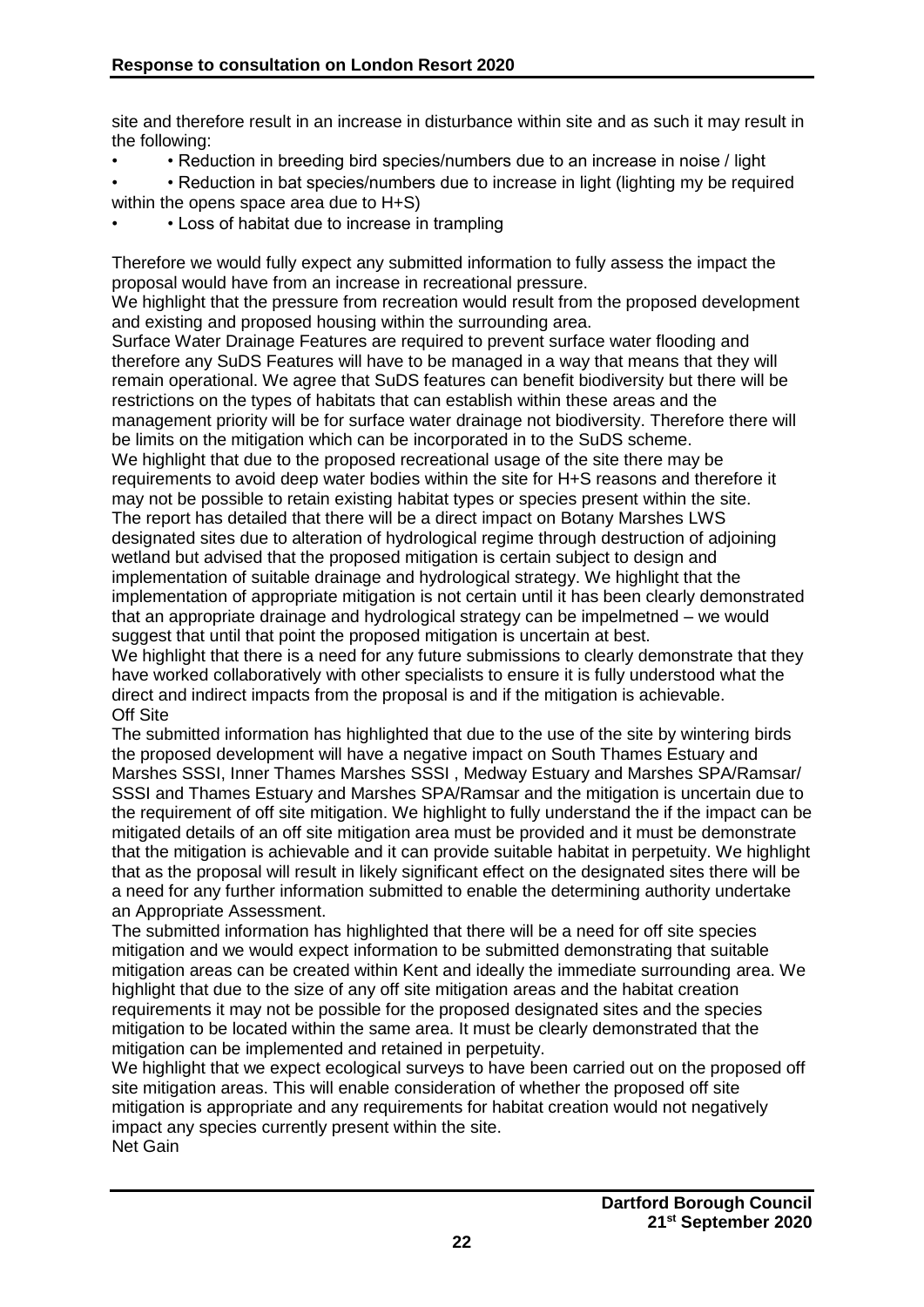The submitted information has detailed that the applicant is proposing to implement Net Gain and detailed that the proposed development will result in a loss of 355 units however the Net Gain information has been submitted as a PDF rather than a excel Metric and therefore there it is difficult to interrogate the data to consider if we agree with the conclusions. To enable full consideration of this matter we would expect a excel Net Gain Metric and corresponding maps showing the locations of the habitats detailed within the metric. We highlight that the loss of habitat (in Net Gain terms) may be higher than 15%. In situations where Net Gain is proposed we would expect information to be submitted demonstrating that it can be implemented and retained in perpetuity."

# **RISK: There is a significant risk at present that the proposal will not be assessed fully with regard to ecology and biodiversity and will result in signicant harm to the bio-diversity of the sites.**

The Council would also raise the issue that it will seek a s106 agreement with regard to the management of the Green Zones to ensure that they are retained as such in perpetuity to ensure there is no "permitted development associated with the "amusement park" as suggested in the DCO and that the sites aren't subsequently used for expansion of the "theme park" through themed nature trails. These Green Zones should be managed such that they remain open and are not behind a payline.

#### **Chapter 14: Cultural heritage and archaeology**

Kent County Council Heritage Conservation, who are the Council's advisors with regard to archaeology, have provided the following to the Council. Listed Buildings are matters dealt with by the Council.

"Chapter 14 of the PEIR covers Cultural heritage and archaeology and correctly notes that nationally and internationally important archaeological remains are known to be present within the Kent part of the site; these include the designated sites of Palaeolithic Bakers Hole SSSI and scheduled monument, Neolithic remains along the Ebbsfleet valley and Roman remains around Springhead Roman town and religious focus. In addition, nationally important undesignated archaeological assets are known or expected to be present within the site and under the NPPF (para 194 footnote 63) should be treated as though they are designated.

Chapter 14 is supported by a draft Archaeological Desk based assessment 2015, a draft Archaeological deposit model and characterisation 2015, a Historic Landscape assessment 2015, a fluxgate gradiometer survey 2016, an Earth resistance and EI survey 2017 and a Palaeolithic Desk-based assessment 2017. As stated in the draft Desk based assessment and the draft deposit model and characterisation, both of these reports will need to be updated to take account of the later reports noted above and the updated Historic Environment Record search which was obtained in 2020. As up to date reports have not been shared as part of the statutory consultation, draft updated reports should be sent to statutory consultees and local authorities for comment prior to DCO submission.

The updated Archaeological desk-based assessment should also include a detailed historic map regression (see KCC standard specification current version), a specialist assessment of industrial archaeology (including the cement industry, Bell Wharf and the super pylon), which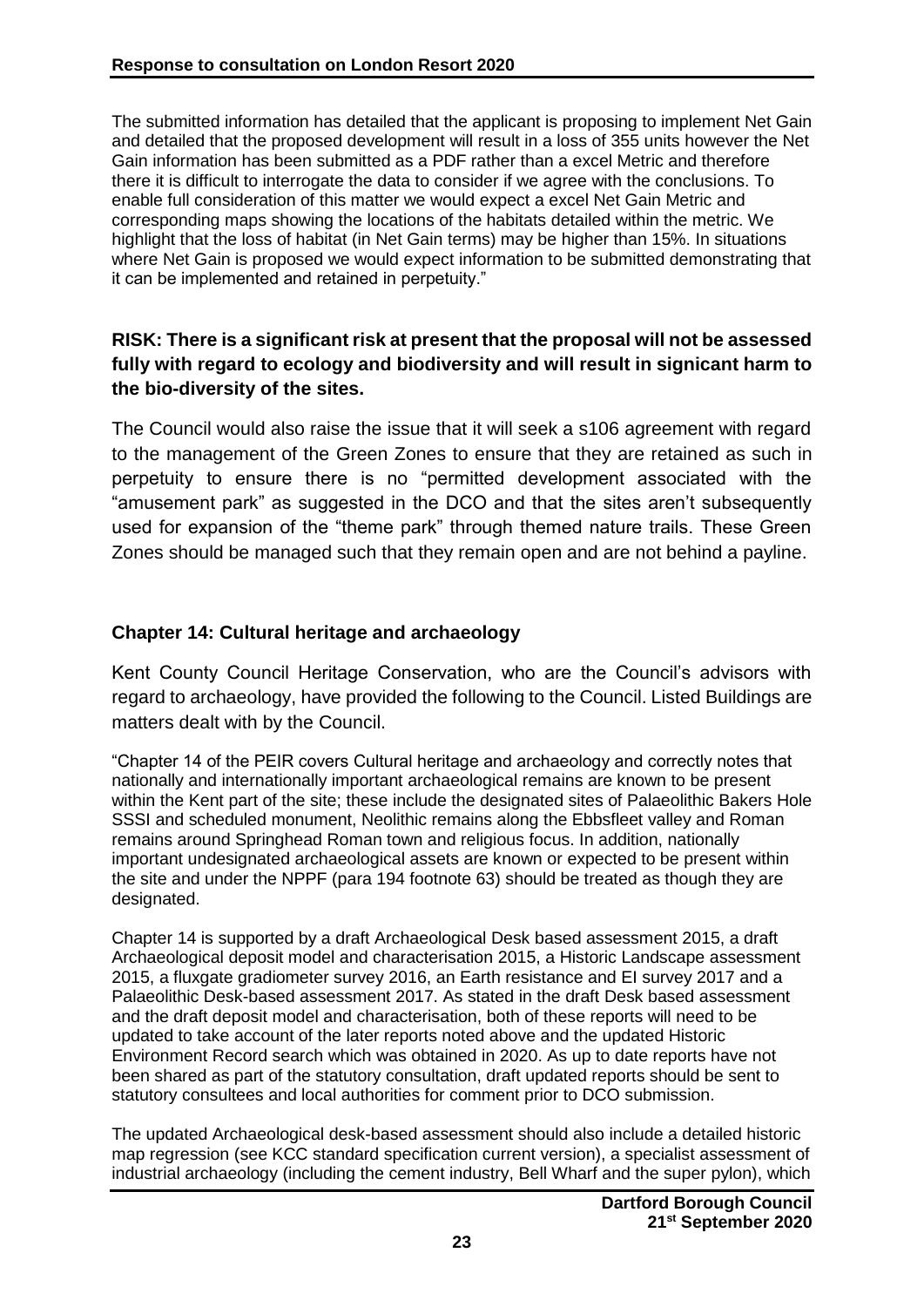seems to have been underestimated in the reports so far, and a detailed archaeological impact assessment, which should include temporary construction impacts and landscape and biodiversity mitigation alongside the development proposals.

In addition, archaeological field evaluation will be required in several areas of the site prior to submission of the DCO. In particular, the areas which require evaluation to be undertaken and reported on before submission of the DCO include Bakers Hole SSSI, Scheduled Monument and adjacent non-designated archaeological remains (transit route, people mover, interchange area); non-designated archaeological remains in the area of Springhead Roman town and religious focus; designated and non-designated archaeological remains of earlier prehistoric date along the flood plain and adjacent areas of the river Ebbsfleet; and borehole assessment of alluvial areas relating to the river Thames. Natural England and Historic England are the main advisers in relation to the designated sites but important archaeological remains are known to be present outside the designated areas so KCC Heritage Conservation would wish to agree the Written Schemes of Investigation for the evaluation work prior to it being undertaken and the draft reports prior to DCO submission. The work should be carried out according to KCC standard specifications.

Information in the PEIR is unclear about the proposed location of the people mover – the Illustrative masterplan seems to show Option 1 of the routes considered in the Palaeolithic DBA, whereas Masterplan fig 4.2e (described in 4.27 as the current proposal) seems to show option 3 of the routes assessed in the Palaeolithic DBA and paragraph 4.45 states: *'The solution now proposed involves a people mover route comprising a lightweight road laid on the surface of Baker's Hole, with minimal ground penetration to avoid disturbance to the geological and Palaeolithic features that justify the protection of the site. From the proposed travel interchange the route would cross the designated area and then follow a course along the eastern edge of Baker's Hole. To facilitate its future removal or realignment, the people mover route would not be adopted as public highway.'*

Option 2 of the people mover routes causes least harm to cultural heritage (see Palaeolithic DBA) – this route should therefore be chosen or a full explanation provided within chapter 4 of why it has not and clarity as to which of the other routes is proposed. As noted above archaeological field evaluation should be undertaken prior to submission of the DCO.

In addition, all of the proposed routes for the people mover, transit route and interchange will have an impact on non-designated archaeological remains of expected national importance; field evaluation is required prior to submission of the DCO, as noted above.

I welcome the intention noted in Chapter 14 to produce a Historic Environment Framework and strategy for submission with the DCO; a draft documents should be sent to local authorities and statutory consultees for comment prior to submission of the DCO. The document should include agreements for management and enhancement of heritage assets within LR land ownership which will include Bakers Hole SSSI, SM and adjacent archaeological remains.

I also welcome the statement in 14.215 that *'Opportunities will be sought to mitigate effects on the historic environment through improving public understanding and engagement with, and protection of, the historic environment. The nature of the use, display and interpretation of the archaeological and built heritage evidence is currently under discussion and will be more fully addressed in the ES and supporting appendices but options include: …'*. Again, draft proposals should sent to local authorities and statutory consultees for comment prior to submission of the DCO. There are opportunities to improve the condition, management, display, and interpretation of the important archaeological remains within and adjacent to the site – this should be explained in detail in the DCO following further discussion local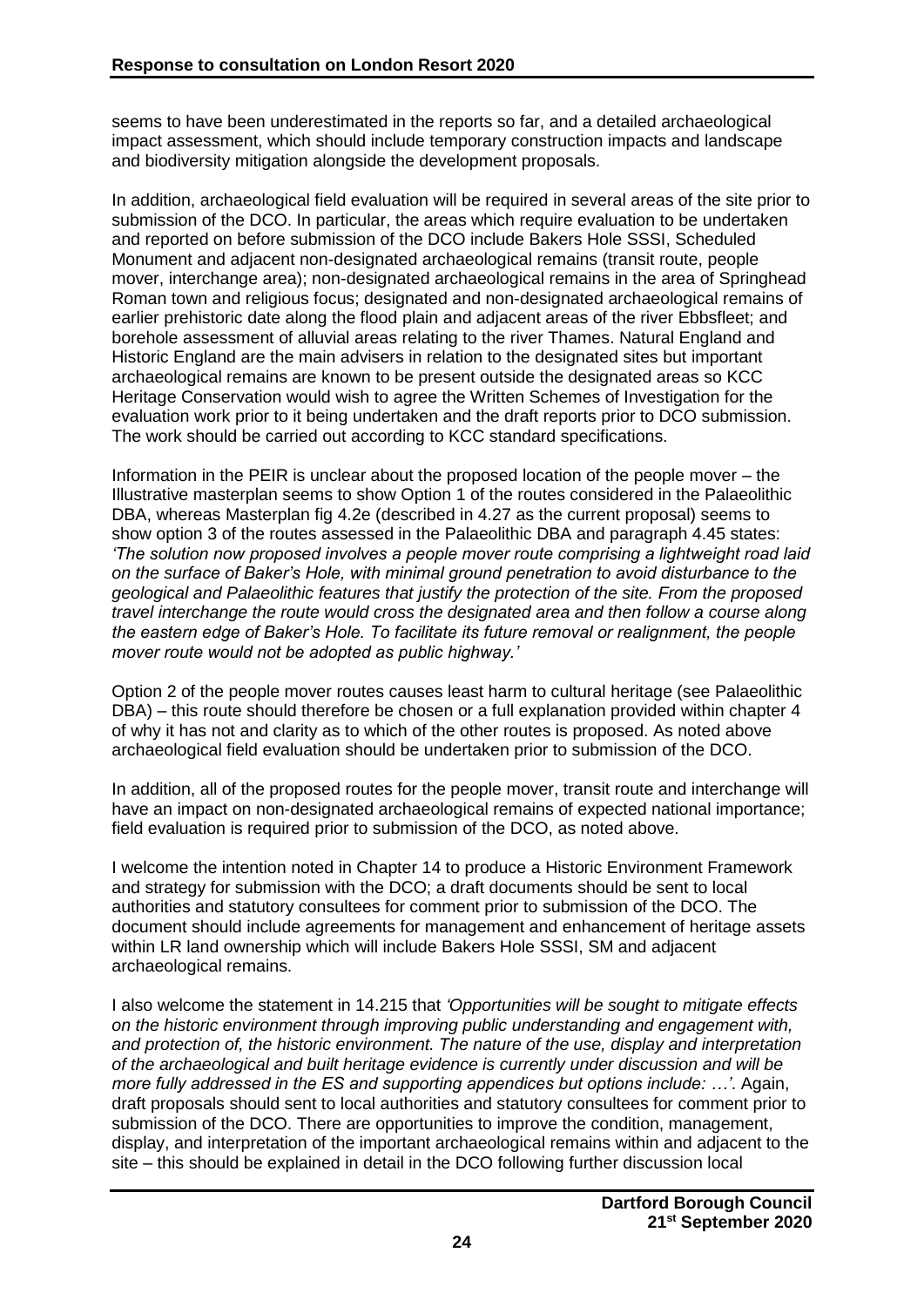authorities and statutory consultees, and developer contributions should be agreed to allow these ambitions to be achieved. Understanding of the historic environment of the area will help in understanding the context of the development and through careful design can help develop a sense of place and sense of identity of the development within the local area.

#### Detailed comments

Temporary rights and access to land – mapping of designated and non-designated heritage assets needs to be undertaken and safeguards put in place to ensure damage is not inadvertently caused.

4.46 – the Bakers Hole SSSI should also be considered in the Cultural Heritage section in terms of its Palaeolithic archaeology and the need to consider geological evidence to understand Palaeolithic archaeology

The Kent project site 5.23 onwards should include description of cultural heritage.

5.32 Welcome recognition of 1965 'super pylon' as a local landmark but it also needs to be considered as an industrial heritage asset, in terms of views and setting etc.

5.45 Land remediation proposals and 5.57 landscaping should be assessed for archaeological impacts.

5.63 people mover and transit interchange and 5.68 access route - impacts on archaeological remains should be noted.

5.75 river transport – heritage assessment of proposals at Bell Wharf is needed and appropriate mitigation.

5.76 flood defence and 5.77 habitat improvement – archaeological impact assessment and appropriate mitigation is needed.

5.66 construction activities – need for archaeological investigations has been noted but there is also a need for archaeological evaluation, impact assessment and mitigation through design first.

Written schemes of investigation and Construction practice codes should also be agreed before consent is granted.

The Construction Environmental Management Plan and Construction Transport Management Plan need to take full account of archaeological impact assessment and mitigation requirements.

Ch 6 Scope of EIA and methodology Table 6.1 should be amended to include non-World Heritage Site internationally important heritage assets – the latter is based on political decisions not significance thresholds. Expert professional judgement should be used. Table 6.1 should also be amended for all levels of sensitivity to include non-designated heritage assets as possible sensitive sites, see NPPF para 194 footnote 63. Again professional judgement should be used.

9.390 Mitigation measures should be agree with LPAs and statutory consultees before submission of the DCO.

Ch 10 As noted above the impact on heritage assets at Bell Wharf needs to be assessed including from dredging.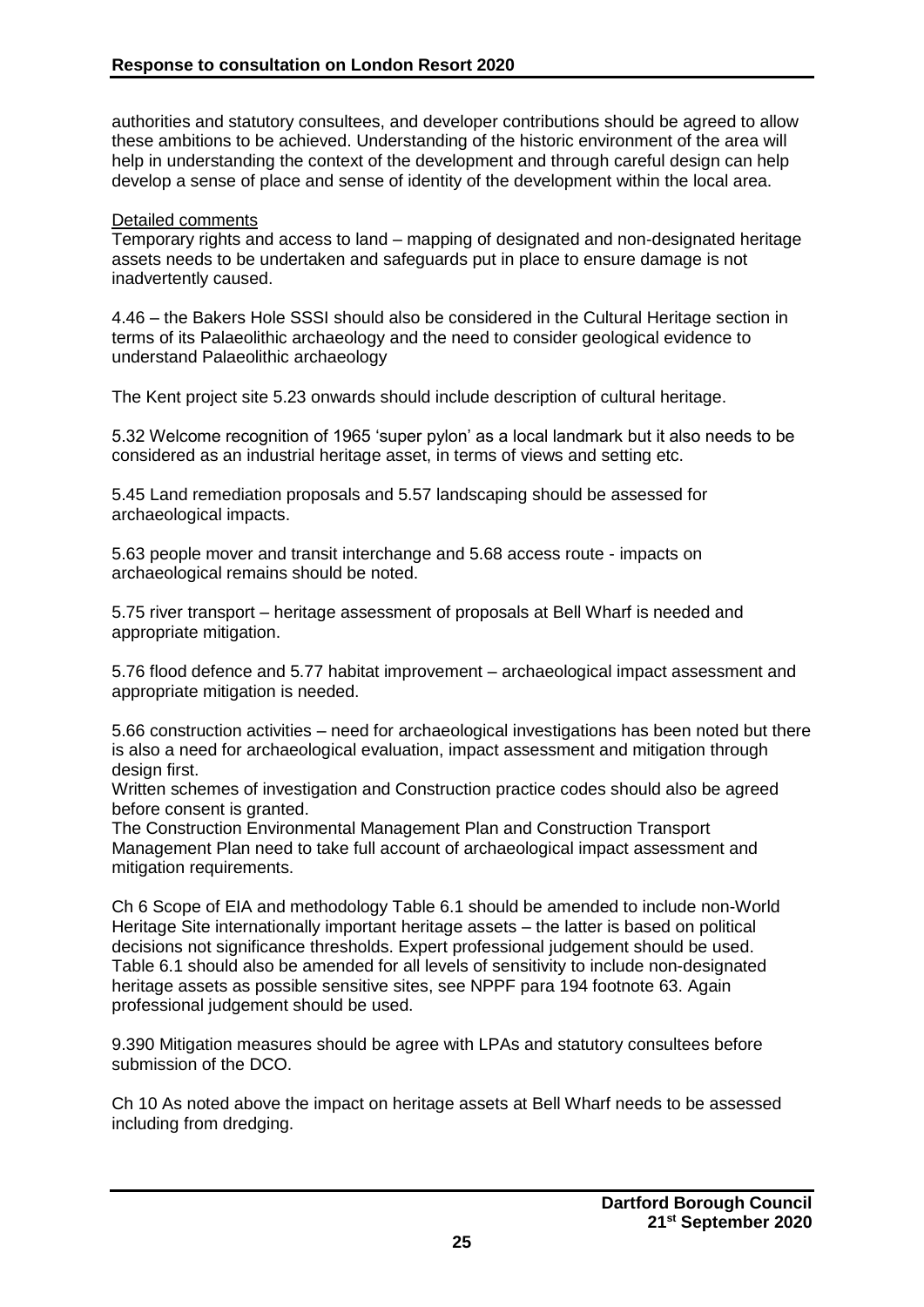Ch 11 Landscape and visual effects – Landscape Strategy document including planting proposals should take account of heritage assets.

The landscape character assessment should take account of historic landscape character which at the moment it does not seem to include.

The site is referred to as brownfield or having previous industrial use but the industrial heritage character needs to be assessed further.

Table 11.4 should include Springhead Roman town, St Botolph's Church, All Saints Church, Northfleet historic town, and Swanscombe peninsula super pylon.

Chapter 14, the draft Archaeological desk-based assessment and the draft deposit model etc will need to be updated as noted above and stated in 14.3. The potential for survival of important industrial heritage remains should be considered in more detail rather than just assuming that recent industrial use will mean their wholesale removal. Further assessment by an appropriately qualified specialist will be required. Draft reports should be provided prior to submission of the DCO.

It is disappointing that archaeological field evaluation has not yet been completed and reported on. Draft reports should be provided prior to submission of the DCO.

14.57 – KCC standard specifications for archaeological work (copies attached to the email) should be added to the relevant guidance section.

Palaeolithic desk-based assessment - more detailed assessment of impacts including sections, at the southern end of the people mover, transport access and transit interchange is required.

See also general comments re cultural heritage above.

It is not possible to comment on most of Chapter 14 until the baseline assessment has been updated and the field evaluations carried out. In the absence of up to date information in the statutory consultation, a draft of Chapter 14 should be provided to the local authorities and statutory consultees for comment before it is finalised.

Ch 18 The impact of the proposals on the geological significance of Bakers Hole SSSI does not seem to have been assessed in this chapter or elsewhere in the PEIR. When it is assessed should be aware that geological character and value contributes to Palaeolithic significance also.

Fig 5.4 Land use plan - the whole of Bakers Hole SSSI/SM and adjacent nationally important non-designated Palaeolithic archaeology is shown as resort access – this introduces too much flexibility and uncertainty into the proposals and should be amended to show the agreed route.

Fig 9.5 – should include other important heritage assets.

Fig 11.2 should include nationally important non-designated archaeological assets.

Fig 14.1 and 14.3 Swanscombe skull SSSI and NNR should be included on plan of Kent heritage assets.

Figs 14.3 to .7 need to be updated."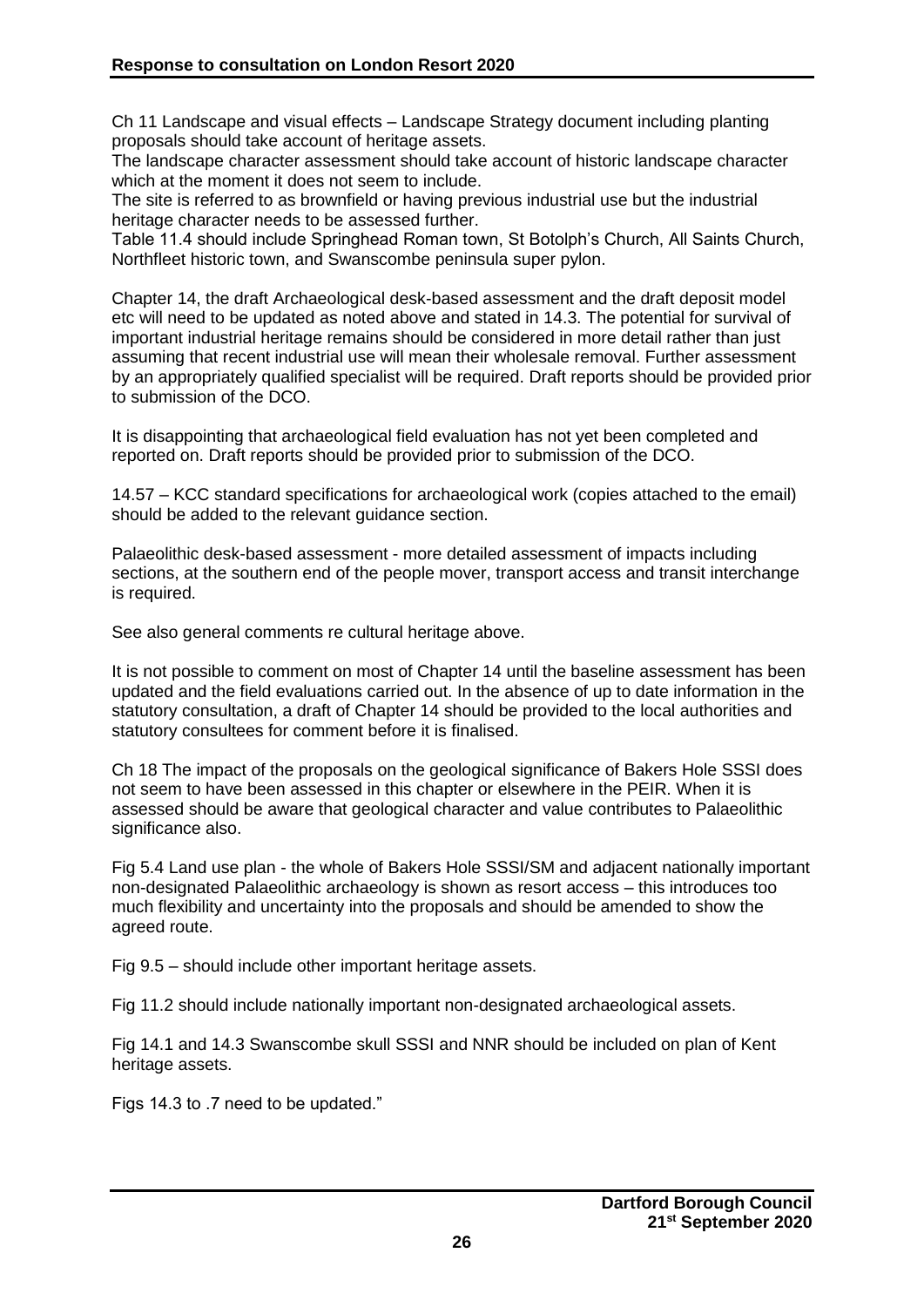KCC Heritage Conservation have also supplied to the Council standard specifications for evaluation and investigation stage documents which they require to be submitted as it is understood that it is useful to supply such documents at the DCO stage.

The Council notes that the Historic Environment Framework and Strategy for submission with the DCO referred to above does not appear to have been included in the Draft DCO.

It appears from thee comments that a significant amount of work, assessment and detailed design needs to be completed in order for the impacts on cultural heritage and archaeology to be understood and mitigated.

**RISK: The cultural heritage and archaeology in the area may be lost without adequate investigation and interpretation.**

#### **Chapter 15: Noise and vibration**

The Council notes that there is a commitment to discuss the methodology of the assessment and the noise receptors with the Council's Environmental Health advisors and welcomes this. However, there has been no discussion yet with regard to this methodology and the Council is concerned about the limited time that now may be available to discuss and agree such detail.

The assessment should include consideration of the impacts from the evening uses and venues proposed, as well as impacts away from the Resort at transport interchanges and other locations where visitors/ employees/construction workers may gather. There is little mention of the evaluation of associated development such as hotels/convention centre.

The Council notes that a floating pontoon is proposed to serve Thames Clipper, which will extend from Bells Wharf towards Ingress Park (a waterfront residential development). As noise cannot be attenuated well over water this should be assessed in detail with regard to the impact on the adjacent existing dwellings as well as the new residential development (with a resolution to grant planning permission subject to a legal agreement) which will extend over the foreshore on a pier structure

There is no assessment of residential receptors near infrastructure buildings, particularly those buildings proposed to the rear of Swanscombe High Street.

# **RISK: Inadequate assessment of noise potential could result in inadequate mitigation**

**Chapter 16: Air Quality**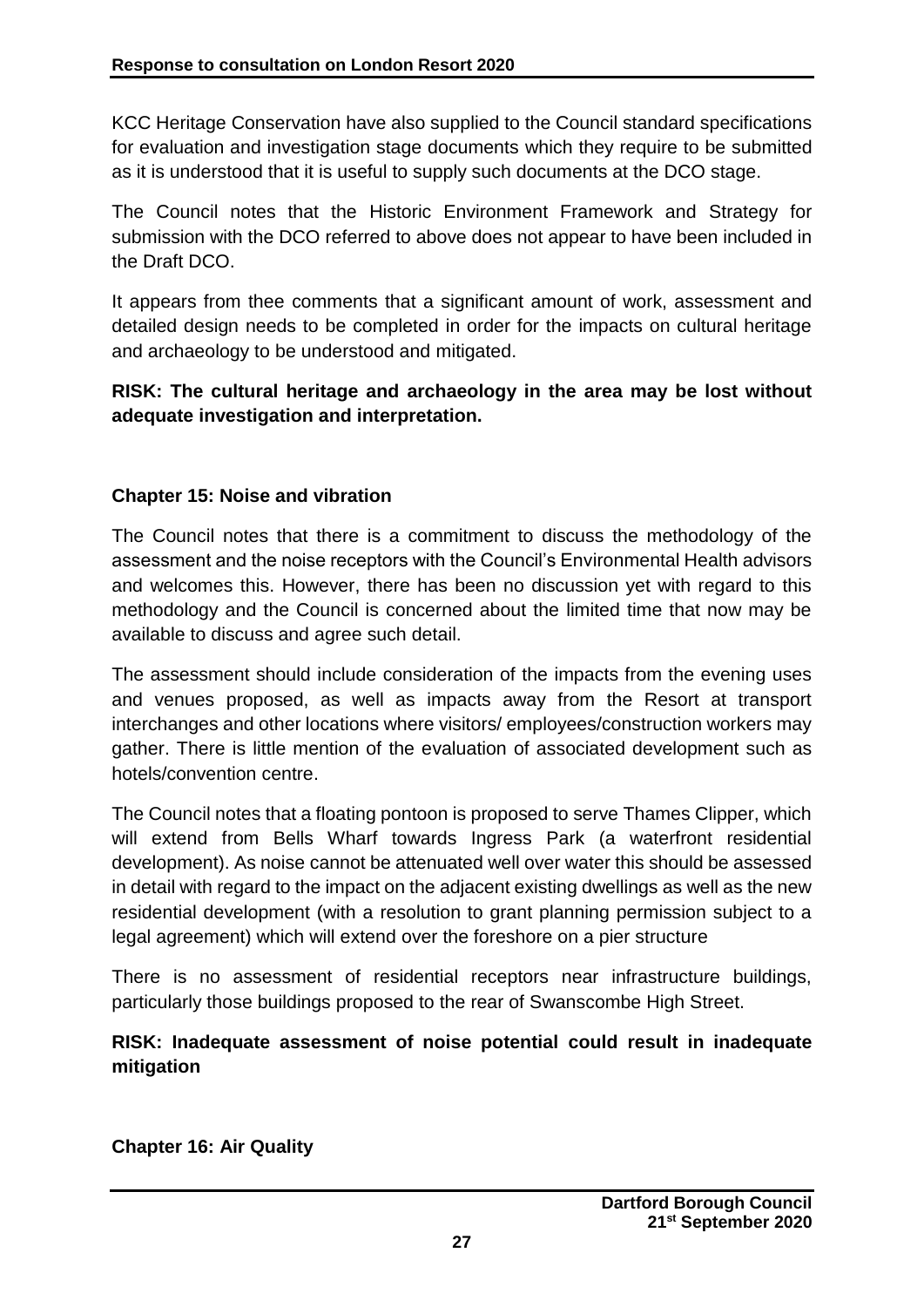# *General comments on the proposed methodology*

The proposed assessment methodology is generally accepted. However the Council notes that the report states that the traffic modelling will be used to identify the full study area used for the air quality assessment. One of the Council's main concerns is the impact that the development will have on the local road network. Whilst the majority of vehicles accessing the site are likely to use the Strategic Road Network(SRN) there may be a large number of vehicles that are displaced from the SRN on to the local road network as a result of increased congestion. This scenario should be included within the modelling. The impacts of additional bus services, their direct contribution to air pollution, as well the air quality consequences of increased congestion on the local road network should also be considered.

Given the potential for wider impacts arising from the development, the other Air Quality Management Areas in the Borough should also be considered, not only the AQMA immediately adjacent to the site along the A226 and that at Bean junction.

It is suggested that in order to ensure the final assessment meets the Council's normal requirements that the detail of the proposed assessment is discussed further with the Council's Environmental Health advisors and agreed before the modelling work is carried out.

Potential mitigation put forward to reduce air quality should be included and assessed within the EIA.

Consideration should be given to new areas with regard to worsening air quality which may lead to a need for further AQMAs to be declared. The Council would expect the developer to pay for designating such AQMA and funding mitigation. Examples might be worsening air quality in Ingress Park, due to the increased number of buses, cars looking for park etc, or worsening air quality on the new development in Ebbsfleet Garden city adjacent to Ebbsfleet junction and the Resort access road.

Details should be provided of the proposed energy centre, in terms of location and emissions.

The air quality of the proposed riverboat landing appears to have been assessed with regard to the construction impacts but there seems to be no assessment with regard to the operational impacts on air quality.

**RISK: Increased levels of pollutants within the Council's AQMAs which are all based around the local and strategic road network. Need for further AQMA's to be declared where new housing is coming forward in the Garden City.**

**RISK: Increased emissions as a result of the development could delay the achievement of Air Quality objectives in the Borough.**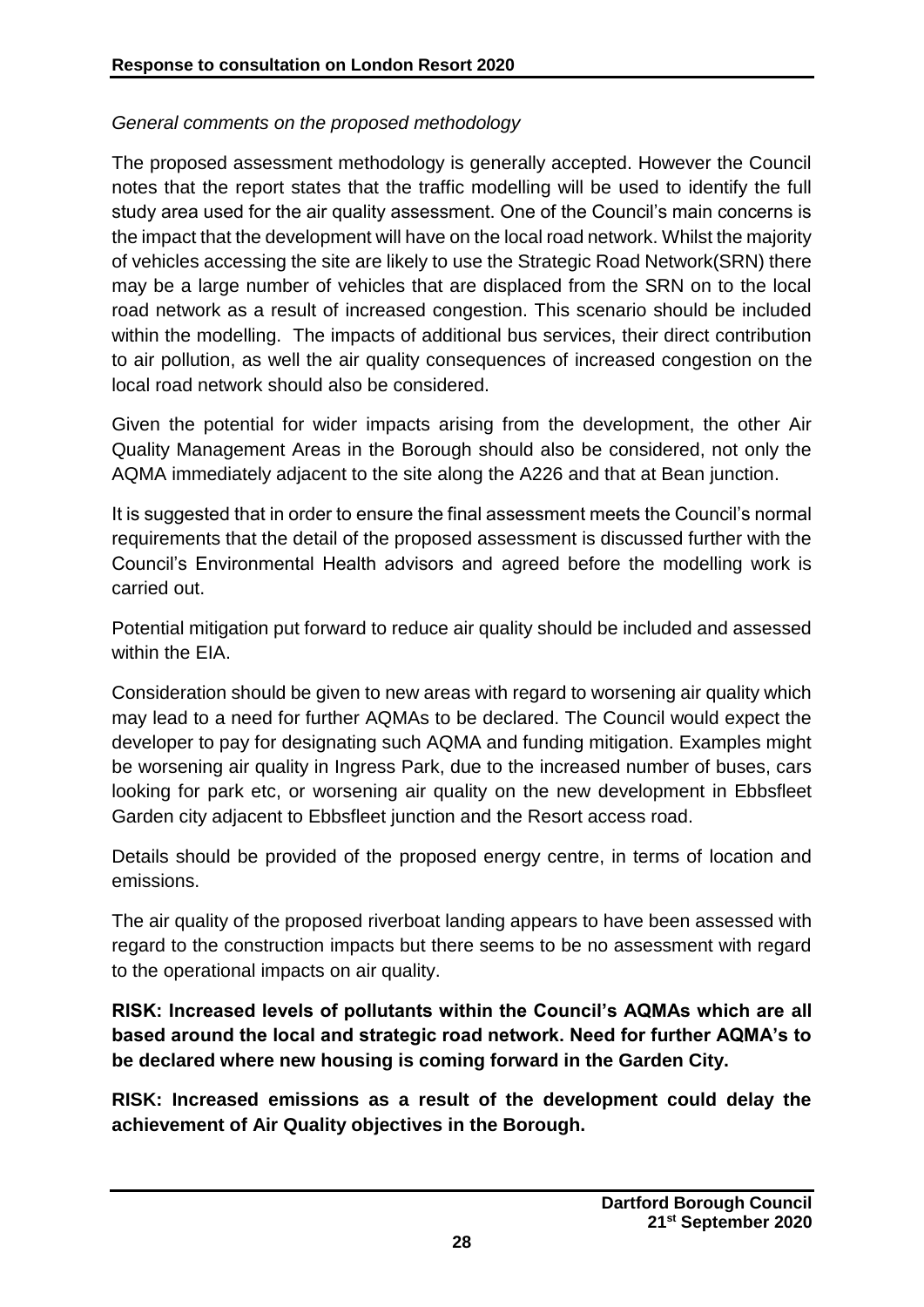#### **Chapter 16: Water Resources Management**

The Council will defer to comments made by the Environment Agency and the Lead Local Flood Authority (KCC) and other statutory consultees with regard to this matter.

However, the water management issues in this area are complex and must be considered with regard to other developments coming forward. The Council as local planning authority needs to ensure that the development does not prejudice the infrastructure available for other developments, particularly given the level of development coming forward within the Borough. The Council will expect the assessment to consider how the impact of the development on water resource availability will be mitigated.

The Council will also expect the water management mitigation proposals to set out how water will be conserved and water use minimised both during the construction phase and the operation phase.

#### **Chapter 18: Soils and ground conditions**

The Council would suggest the involvement of their contaminated land officer in the detailed site investigation methodology and assessment in order to ensure that the risk to human health is prevented.

#### **Chapter 19: Waste and Materials**

The Council defers to KCC as waste authority with regard to the detail of this assessment.

However, the Council would expect the mitigation proposed to seek to minimise waste generated, maximise recycling and seek to minimise impacts with regards to the removal of waste from the site. The number of vehicle movements should also be minimised. If, as is likely, a commercial waste company undertakes the waste collection operations, there would need to be assessment provided of the origin/destination of the waste vehicles to feed into the traffic modelling. Waste disposal is a KCC matter but it may have land use effects on the area if there are additional requirements for waste sorting/recycling/ incineration or other disposal facilities such as anaerobic digestion.

The Works set out in the DCO include provision for waste transfer facilities. More details of the location of this should be provided, as the works plans provide a number of alternative location. Together with details as to whether such a facility would be dedicated to the Resort only or accessible to other waste companies.